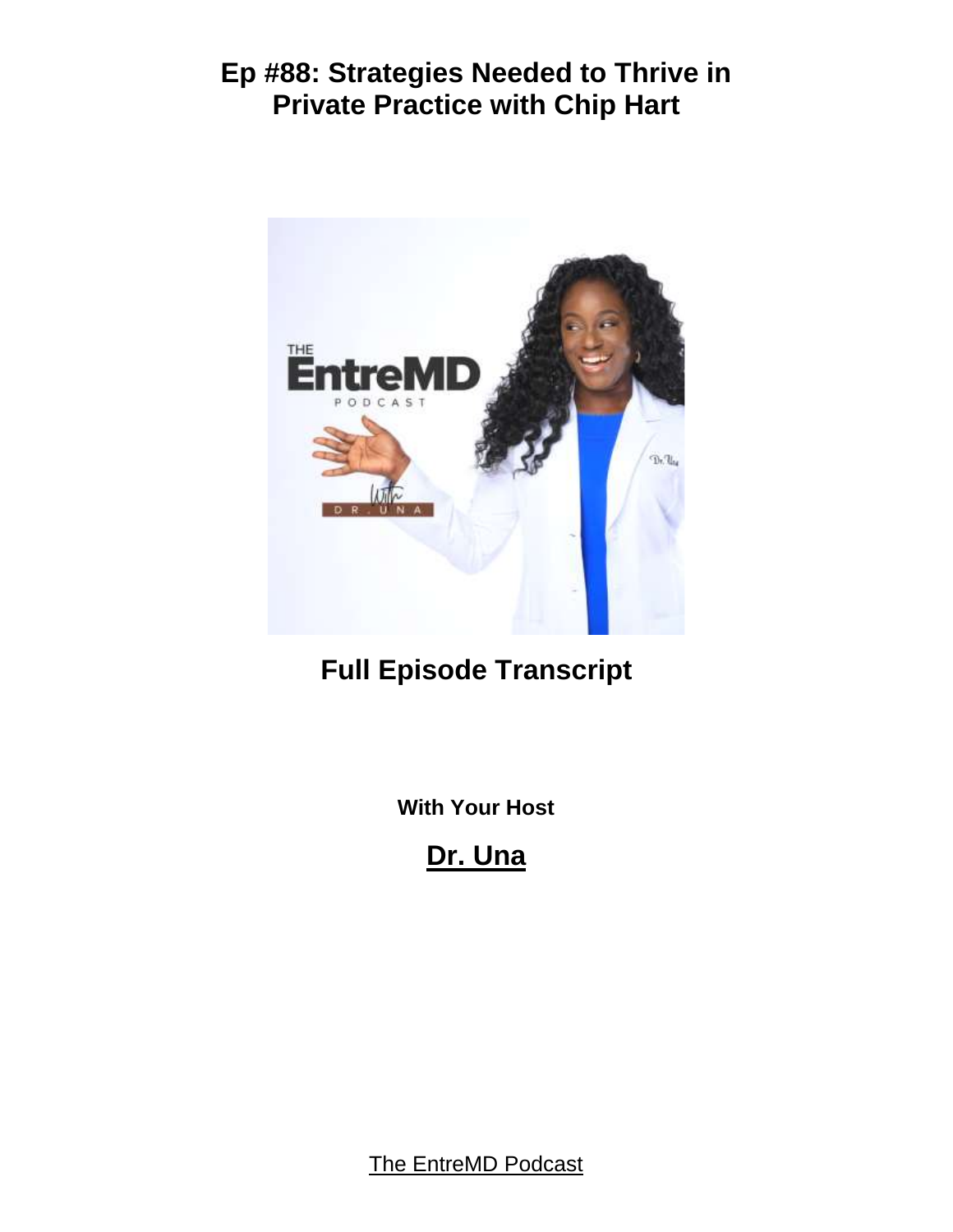Hi docs, welcome to *The EntreMD Podcast*, where it's all about helping amazing physicians just like you embrace entrepreneurship so you can have the freedom to live life and practice medicine on your terms. I'm your host, Dr. Una.

Dr. Una: Well, hello, hello, everybody. And welcome to another episode of *The EntreMD Podcast*. I am so excited because I have a special guest here, Chip Hart. He was on last year and it turns out his episode was the most downloaded episode of 2020. So, we're here, we're back to talk about all things private practice. If you do not know him, he is a private practice consultant, has been for over 30 years. He looks 30, so I don't know how, but over 30 years.

Chip: That's right. I think it's a little white up there…

Dr. Una: Just a tad bit, maybe. Yeah, so I'm super-excited to have him back on. And this is going to be a really great episode. I want you to lean in on this one and even before we get in, I'm going to tell you, for anybody who's in private practice, you need to go share this with them. They will thank you forever. So, welcome back to the show, Chip.

Chip: Thank you. I have to say, I'm a little surprised that we had the most downloaded episode, and then I realized, it's because we did it in February and everyone had 12 months to do it. So, it's cheating a little bit.

Dr. Una: No. We had January episodes. It's because it was really good.

Chip: It's true. But think of how easy everything was in February 2020. We thought it was going to be a tough year, we were going to have to work hard, but everything would be normal. Never again.

Dr. Una: We had no idea. We had no idea whatsoever. Alright, so we have a lot to talk about today. So, I'm just going to get right into it. And, you know, you did a really good job all of last year, kind of keeping people abreast of what was going on with private practice, how to adapt, and all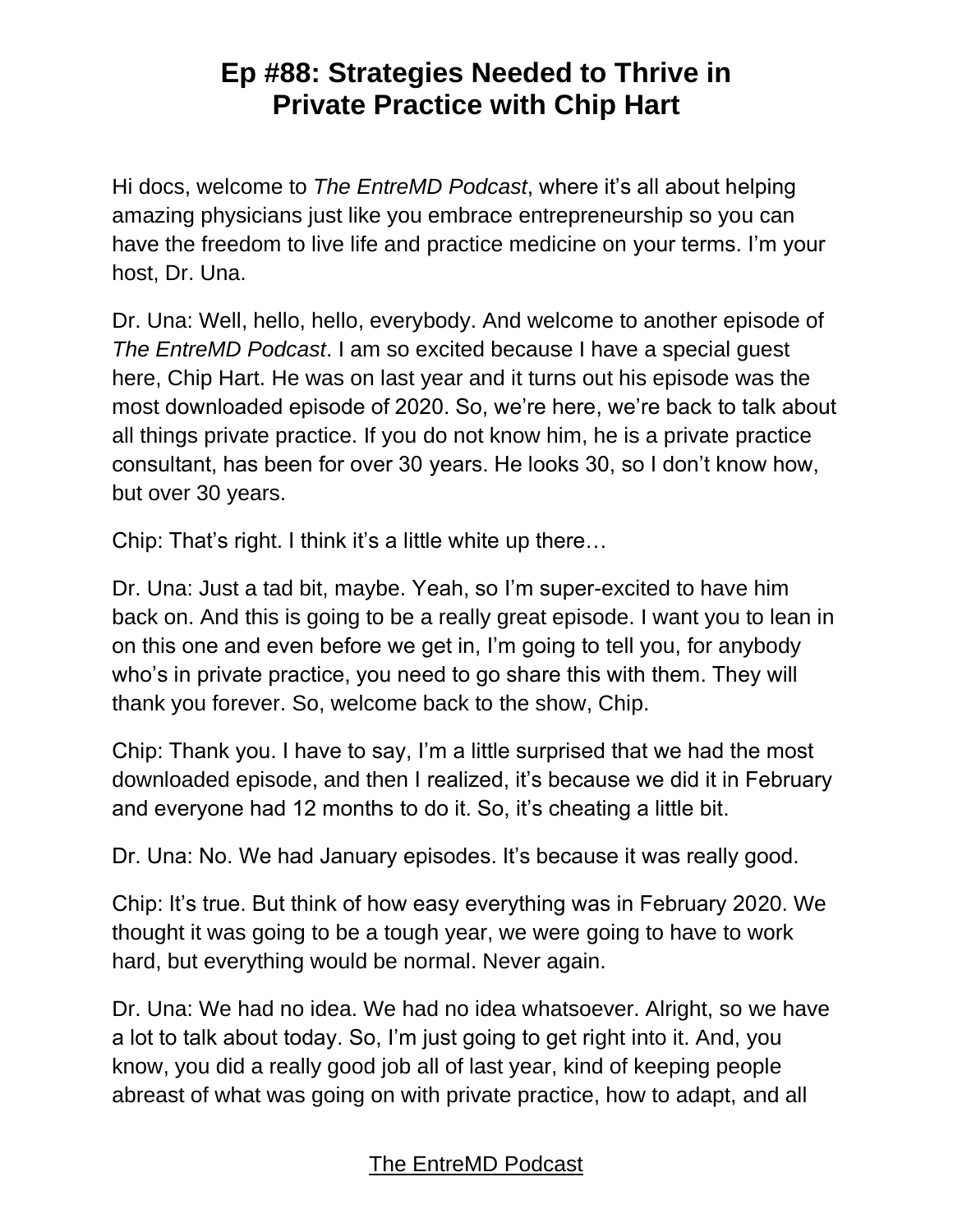those kinds of things. So, we're here, almost a year into the pandemic. And I want you to give the listeners kind of an idea of the state of private practice in 2021.

Chip: Okay, I'm pausing because I told you, I warned you, I said I wanted to ask you some questions. And I'm going to ask you a question or two, because in theory it will lead me to my answer.

Dr. Una: Okay.

Chip: So, my question to you is you did the same thing. You and I have had parallel paths over the last year because I've spent a huge amount of time on camera, on a mic, emailing, calling people. As you know, Paul Vanchiere and I did the COVID webinars every week for months. We had as many as 1500 people live on any given Thursday night and we have thousands of people in the forum.

And all I felt like I was doing was just spewing information. Like, I'd get something in one ear and I would just be sharing it. And you're much more controlled and normal about it. But I feel like you and I have been on parallel paths to some extent. So, my question to you is, before I directly answer, what are you seeing?

And I'm asking this question for two reasons. One, we're going to get back to my answer. Second, because when I was on your show last time, I was a maniac and I didn't let you get a word in. So, I want to actually hear from you, what did you see in 2020 that gives you hope for 2021? That's my question.

Dr. Una: Well, I think the biggest thing I saw – well, some gave me hope, some was like, that was just bad. The reality is a lot of private practices did shut down. That happened. But a lot of private practices did really well. And the big difference I saw was some people decided to adapt and decided to be entrepreneurs.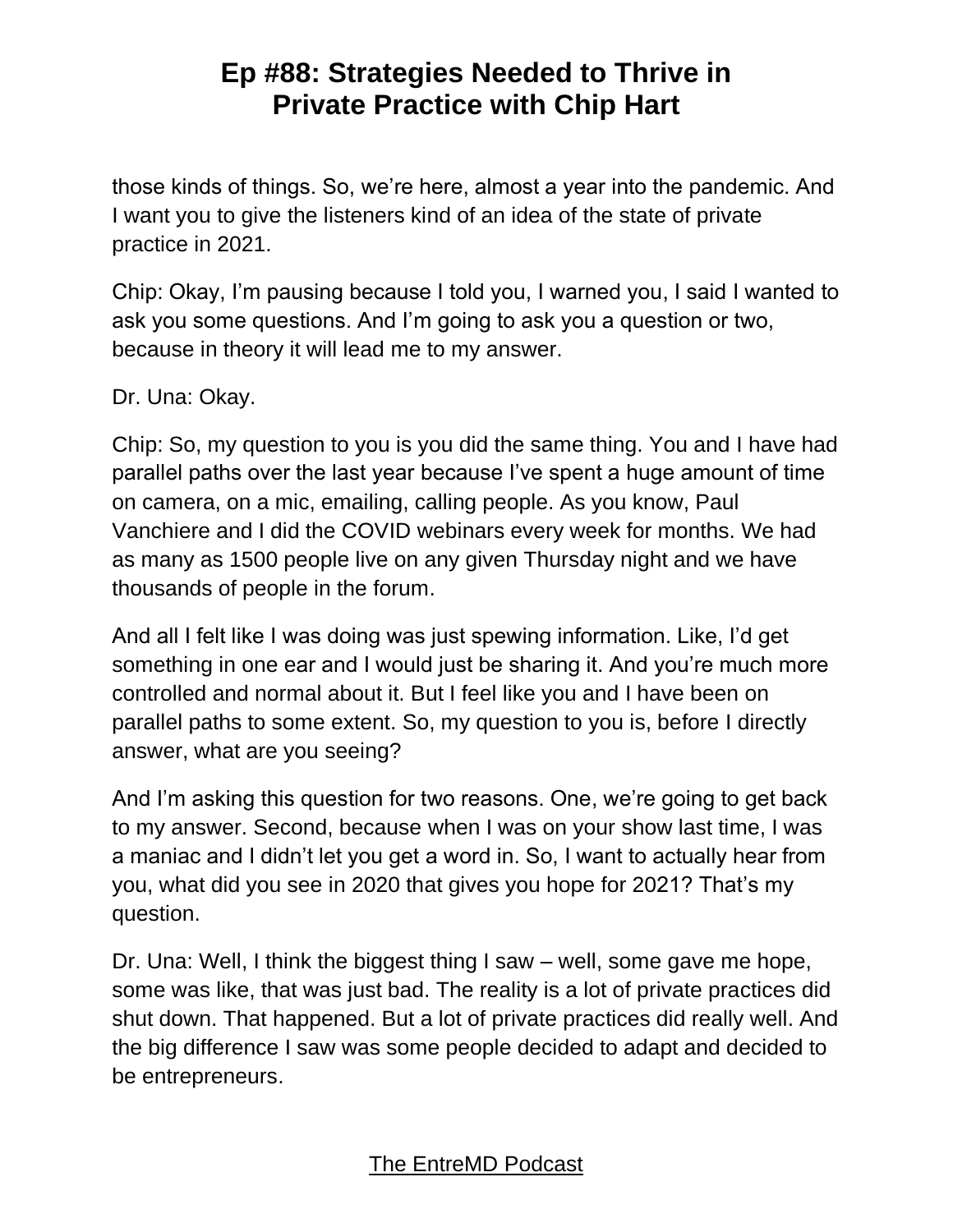In private practice, kind of we're doctors that own practices, not really thought of as a business per se, in a way. But these are people who are like, "Well, we are going to do sales and marketing." We don't call it that. We call it the recaller, we call it sending out emails, we call it educating our people to overcome the objections that are stopping them from coming into the office, we call it networking, all kinds of stuff.

But the practices that adopted that seem to do really well. And I saw a lot of people start practices. And because they started from a different standpoint, they did pretty well. I had people, clients of mine, who started off their practice with a waiting list.

Chip: I spoke to one of your clients yesterday. She emailed us. You know who I'm talking about, down in Hawaii. That narrows it down a little bit. She emailed me because she started a practice in the middle of the pandemic and already has a full panel. And that made me so happy to hear that story.

Dr. Una: Yeah, and to see that happen is like, wait a minute, what is going on is awful but there's hope. There is. So, that's kind of what I noticed.

Chip: Alright, so you've given me enough to talk to you for two hours with just those comments. So, I will cram two hours into a couple minutes here. But first of all, I couldn't agree more. I mean, I've seen – and for those who don't know, my specific area of expertise is independent pediatric practices. But certainly, what's happening in other, particularly primary care practices, is very, very similar. There are differences, certainly, but not substantial differences.

What we saw, I will tell you, early April when I was really hearing from my clients and seeing what was going on, and also when we all learned that was the biggest drop-off, I was panicked. I was panicked for my clients. I was really afraid. Like, we're going to see the end of physicians practices or, in a way, what I was expecting is we were going to see a massive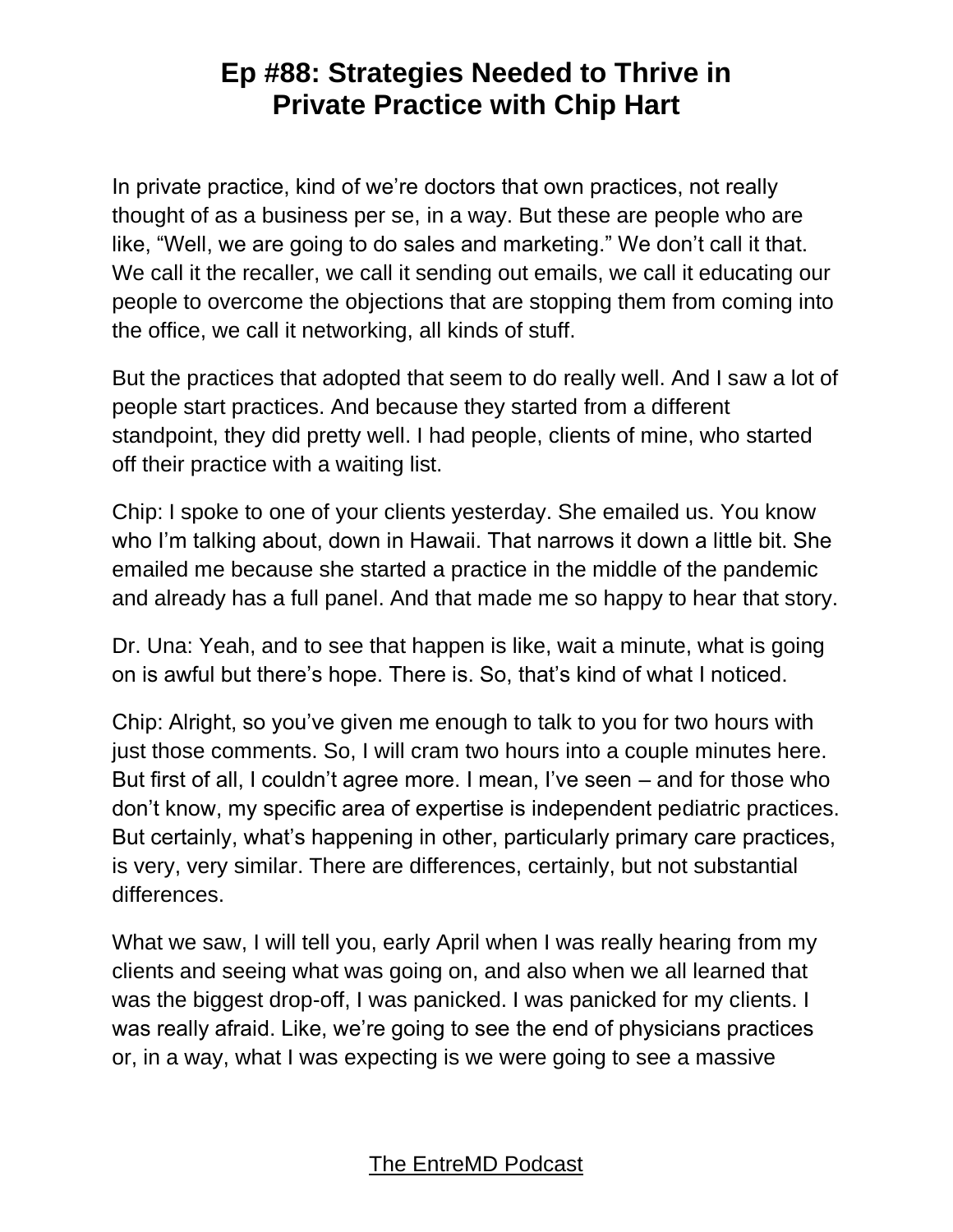change in physician practices starting to go cash-only. I mean, that's what was going to happen.

Pretty slowly but steadily, things returned. Not to normal and not to the way they were. But between a general and appropriate focus and necessary focus by pediatricians on chronic disease management and well visits, like you know, how many times have I yelled at you about that? 1000? That really broke through and that saved so many pediatric practices. That saved pediatric practices, returning to the distinct competency of pediatricians, which is doing well visits and managing chronic care for kids.

Because I'm going to say, right now, what COVID did is expose a lot of weaknesses in your businesses and in your mindsets. I mean, you know that so many doctors, even pediatricians who make so little money, they did not realize how nice they actually had it and they'd taken their business for granted.

Dr. Una: Okay, I'm going to stop you right there because that is really good. I want to make sure nobody misses it. Because we are in times when it sucks, the reimbursement sucks, and all this stuff. And it's true, in a way. But at the same time, we didn't know how good we had it. And that's the truth. And COVID exposed that and helped us take advantage of it. So, this is good. I just want to make sure people got that perspective. So, go ahead.

Chip: I am, in this role, what I do in my life, I am what my wife likes to call a truth-teller. I have no problem telling brutal truth to these practices because hearing – I'm going to try not to get political. But we are now witnessing the results of people not speaking truth, okay, in this country.

The truth is, in order to succeed as a physician, you have to work your butt off. That is the truth. There is no golden ticket. It's not easy. But if you do it right and you work hard, you will go farther and do more intrinsically for yourself and for your community, but you'll also put more in your bank account than everyone else. That's the only real – those are the only two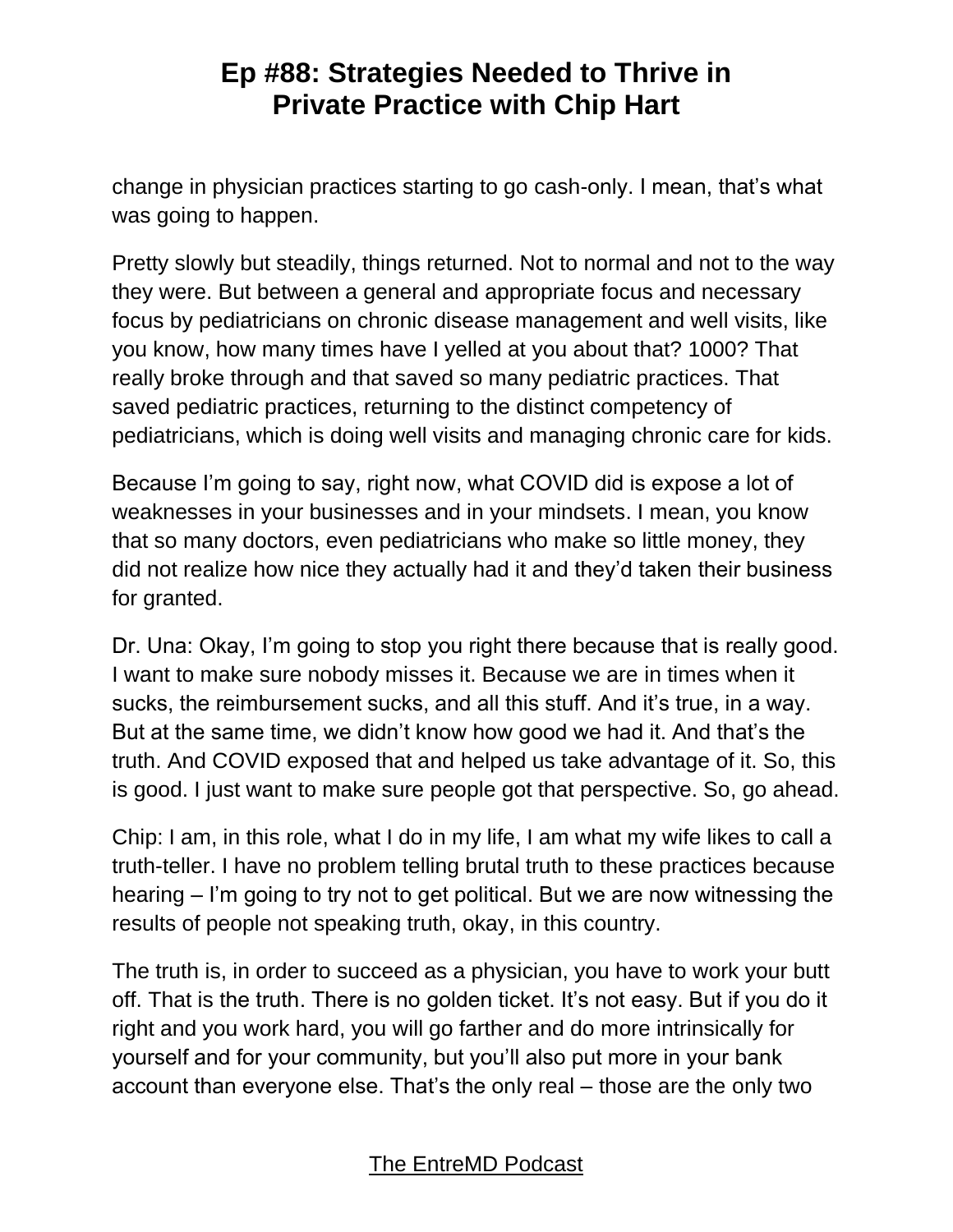benefits. That's like saying, the entire world, you can get more money and you can get more reward. If you are feeling bad about yourself right now, imagine owning a restaurant in 2020. Imagine owning a car dealership. Imagine owning a hair salon. Imagine being a florist.

Does anyone think that a florist doesn't work from dawn until dusk? Does anyone think – running a restaurant is one of the hardest jobs there is. And those people have been wiped out. As a physician, you get a lot of people lamenting, "Like oh my gosh, my income is going to be cut by 30% this year." You still have an income. And a nice one. And actually, I have a lot of people who did better in 2020 and that's before the PPP money…

Dr. Una: Say that again. Please say that again.

Chip: I know so many practices who are sitting on so much cash because of the PPP money, they're embarrassed. Now, don't get me wrong, there are some people for whom that PPP money was the difference between opening and closing. That was your last warning. What more did you need to be told by the powers that be that you weren't running your business right?

Don't get me wrong, someone out there is listening who did do everything right and was still unlucky. Yes, there are those people. Things happen, you try your best, you do your best, and you did everything right and maybe it turns out, for reasons we don't understand, you didn't park in the right location or maybe a hospital bought up everything. That stuff does happen.

But boy, if you're a pediatrician right now, the parents in your community are freaked out and they need guidance and they need help and they need someone to explain to them how they can get their kid safely into school and how they can manage – oh my gosh – the mental health crises that all the kids in the United States are getting. Talk about a growth business. And how do I work with my kid who – I don't know if you saw, I did do a little analysis of obesity during COVID and the initial data shows that there isn't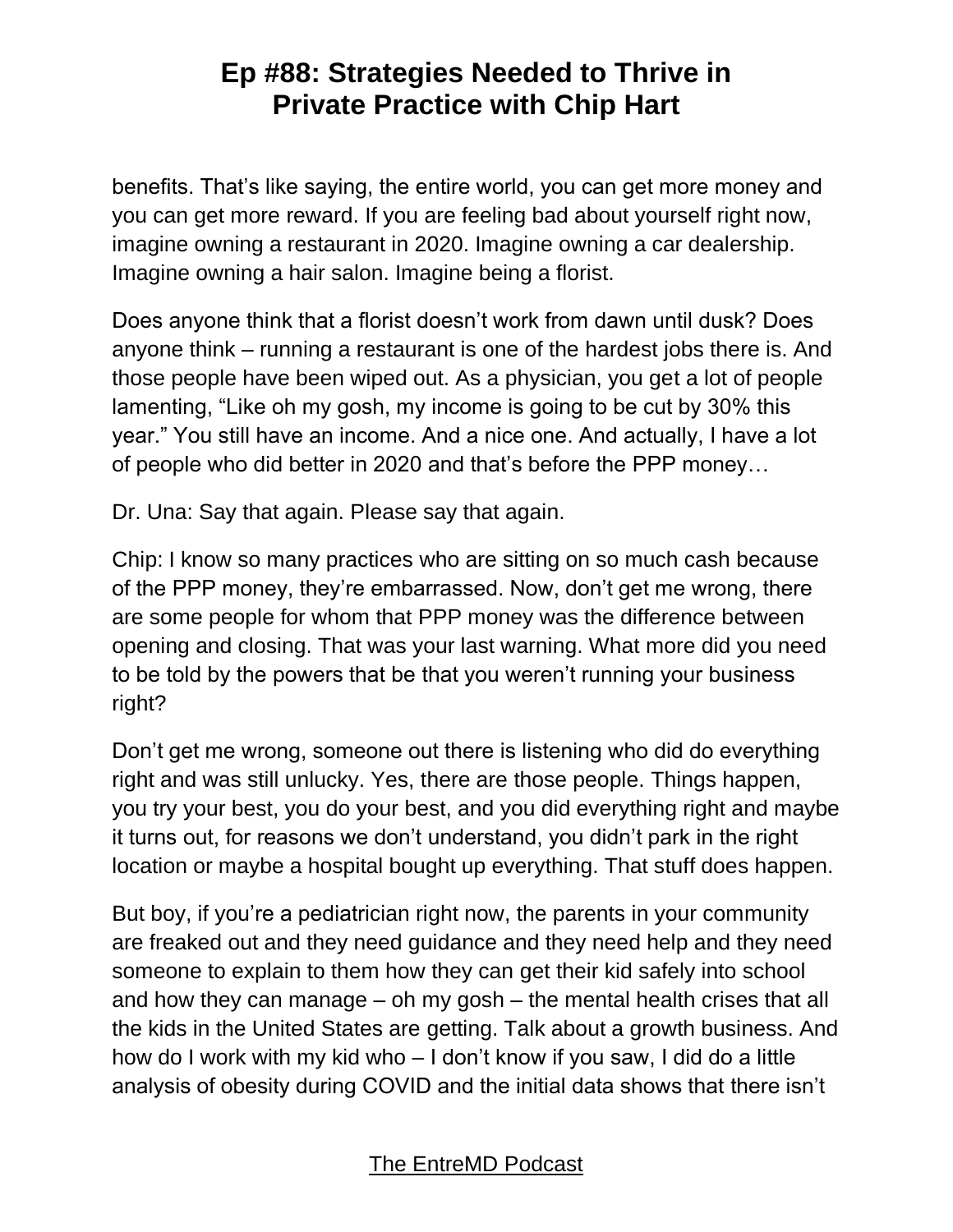necessarily an increase in the average BMI of children during COVID, which is good news. But there may be an indication that for kids who are at the ends of the BMI scale, those kids may be in more trouble. Which every pediatrician I know has a story of them.

So, that's your job. You actually have a job to do right now. And part of your job is not only keeping your – this is going to sound dramatic, but I really believe this. And you know I believe this because you know I'm crazy. I believe that pediatricians, and I will extend that to primary care, but again I live in the pediatric world. Pediatricians are saving America.

If you want me to repeat something five ties today, that will be it. without pediatricians, you can't have kids back in school. If kids can't get back in school or if they can't manage school, you have parents who can't work. We have an enormous – the number of unemployed in the United States right now is measured in 10s of millions. We have to get our economy back on track or everybody's in trouble. And one of the two or three professions with the keys to that door are pediatricians.

Dr. Una: So, I'm running with that. When I'm on my way to go see my patients and people are like, "Where are you going?" I'm like, "I'm going to fix the economy." I love that.

Chip: You can't exaggerate that because rewind 2020, take the pediatricians out of it, you've got millions of kids who are sitting in their rooms on phones, no social interaction, no one's eyeballing them for depression, no one's eyeballing them for appropriate developmental care, no one's giving them vaccines. I mean, pediatricians are so crucial to the framework and mesh of a healthy economy. Certainly, in the face of a pandemic.

And so, I know that when you went to med school and you graduated three years ago and, you know, I'm speaking to some newly minted physician out there, you went to med school, you got out of there thinking, "Okay, I've got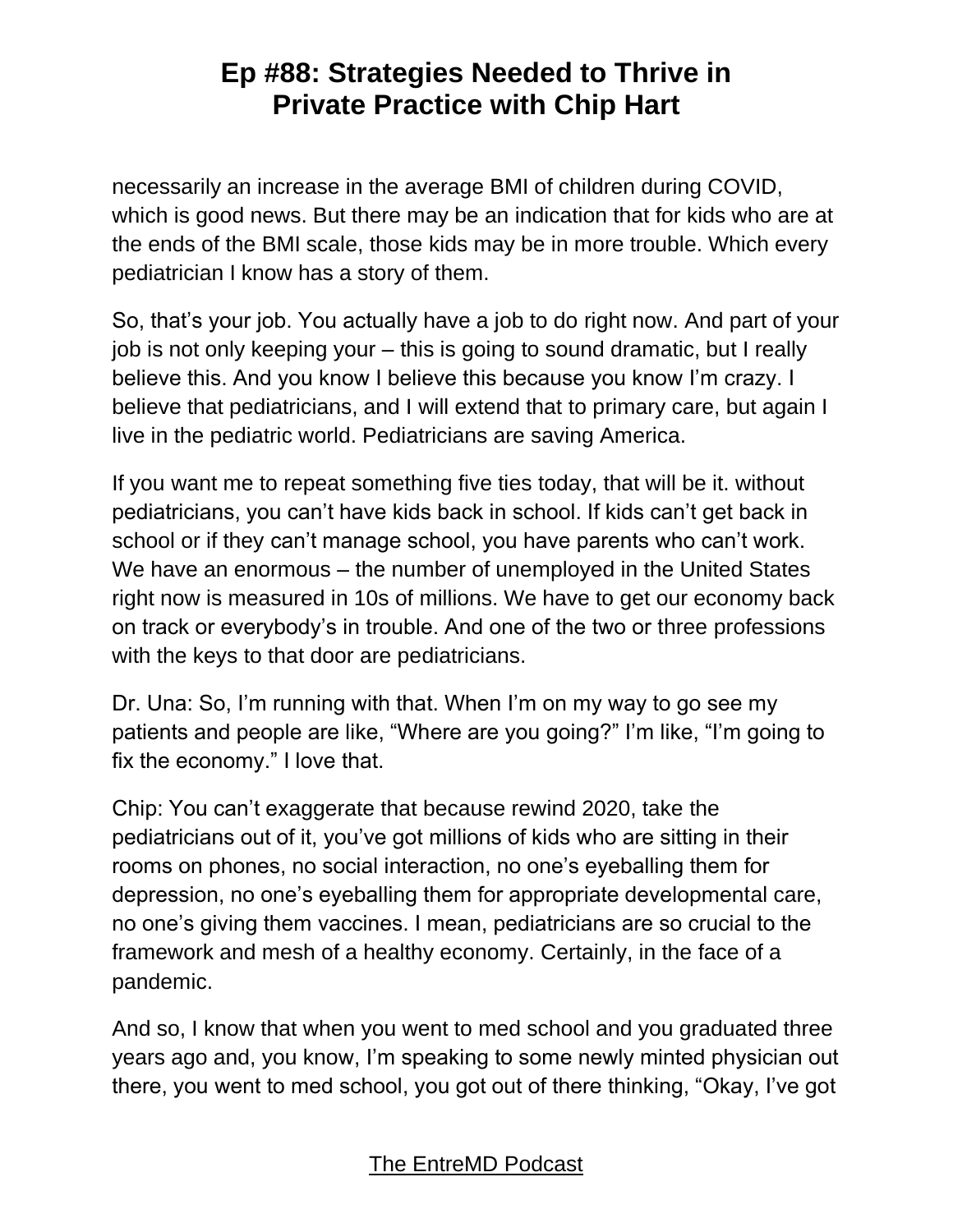about 200 grand of loans I've got to deal with. I've got a spouse who I barely see, but we're going to have a kid anyway, or we just had one. I've got a mortgage. I did not sign up to save the United States. That wasn't what – when I said I wanted to be a doctor, I just wanted to go into an exam room, use my brain, and help some people."

But you're not actually in control of everything that happens to you. And one of the things you're not in control of is the fact that you are, I'm going to say, you are responsible for the health of the United States right now. You are. And if you don't want to be, okay, don't focus on that. Focus on taking care of your kids.

But the fact is, without the aid of all of these frontline healthcare workers – and I'm putting these pediatricians on a pedestal. I don't mean to do that. It is everybody. The people who are the MAs, the MPs, the front desk people, the people who are taking care of billing and being empathetic and kind and understanding right now, people having challenges paying their bills, all the people who are making sure that the lights are on and that the water is running, that stuff is crucial.

And what COVID did was expose to our entire society – and by that, I can only speak to America. I mean, I know what's happening in other countries, but we don't "know" it, right? In our society, in American society, we just were given a huge clue that we live in a little bit of a house of cards. It was two weeks into a pandemic. And how many people had died two weeks into it? 10,000? I mean, we're at 300,000 right now?

Dr. Una: Probably about there.

Chip: Yeah, okay, it might not have even been that many, and certainly not the millions who have been infected. Two weeks into the pandemic people were being unemployed. People were going out of business. People were calling for he government to start spending money. And I'm giving that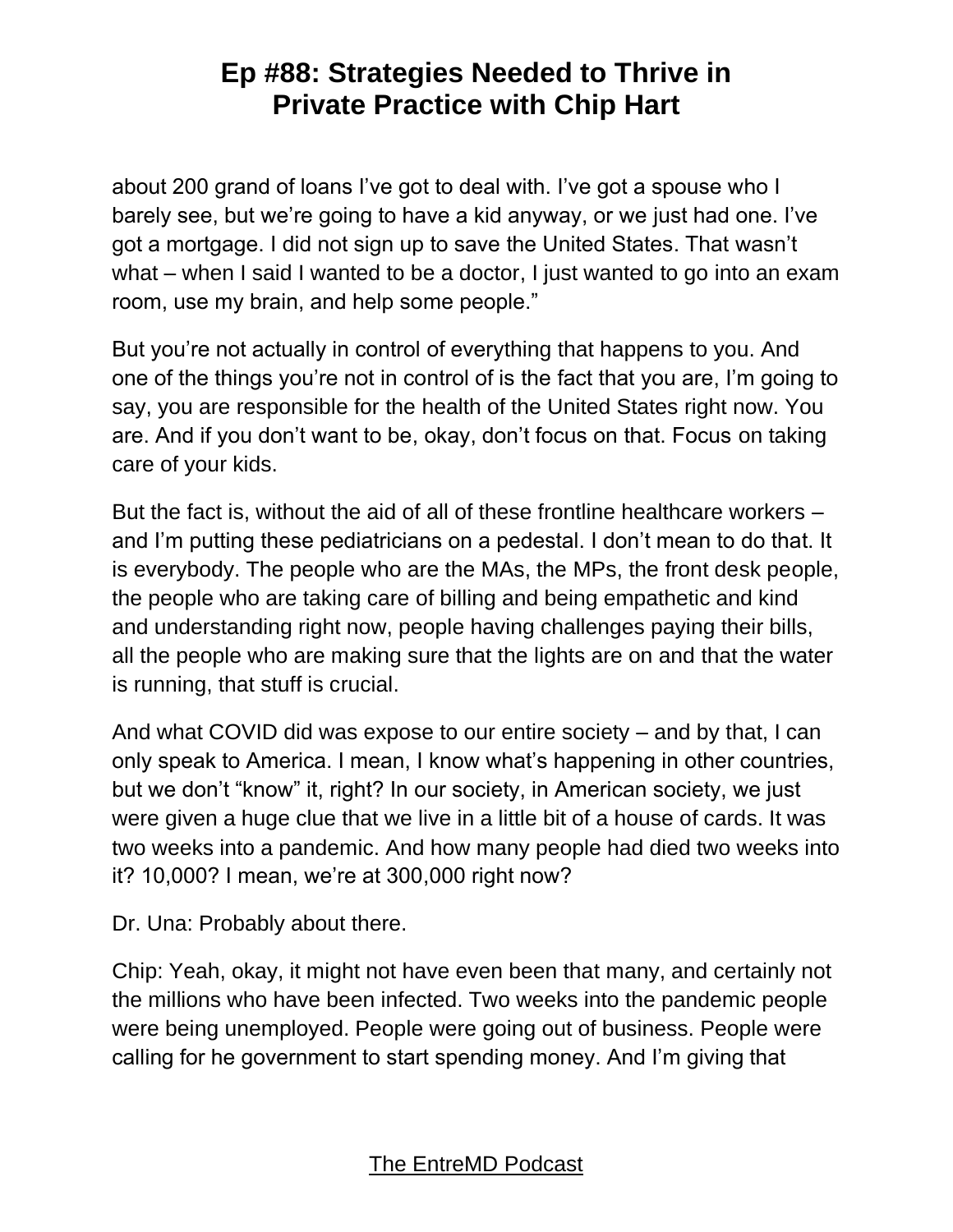example because two weeks into the pandemic, I knew practices who were already furloughing staff.

So, to bring us all the way back to the topic of your conversation, a full-time pediatrician generates \$600,000 of revenue a year. Just to use that as a rule of thumb. I do this a lot. \$600,000 a year. Let's say you're in a practice with four pediatricians and you're all full-time. I realize, you might all be part-time. I realize my numbers might not fit you. But adjust them for you.

So, you run a \$2.5 million business. It annually generates \$2.5 million a year. And you went two weeks without cash flow and you had to start laying people off? What kind of business are you running?

Dr. Una: Wow, when you put it that way…

Chip: I mean, how did a \$2.5 million business with a margin, arguably, of as much as 30%, how did that business run out of cash so quickly. You'll have to pardon me. We live in a town on the northern border to the F35s are going to fly over quite a bit. They call it the sound of freedom. Everyone here calls it the sound of wrecking your video.

All of these practices, all of these doctors have set their businesses and personal lifestyles up so that all of the money that comes into the practice, they pay their bills, and they immediately pay themselves. All the money goes right back out.

And what they didn't do is slow down and say, "How much cash do I need so that if something bad goes on for two or three months I can pay my staff?" So, I understand it's not easy right now. And again, if you're the person who's the second year out of residency, you're already up to your eyes in debt because you got a loan, you opened this practice, you know, you don't have a lot of cash left over, that's one thing. I get it.

But if you're in our  $20<sup>th</sup>$  year of being a pediatrician – don't worry, it's only like two more. It drives us crazy  $-$  if you're in your 20<sup>th</sup> year as a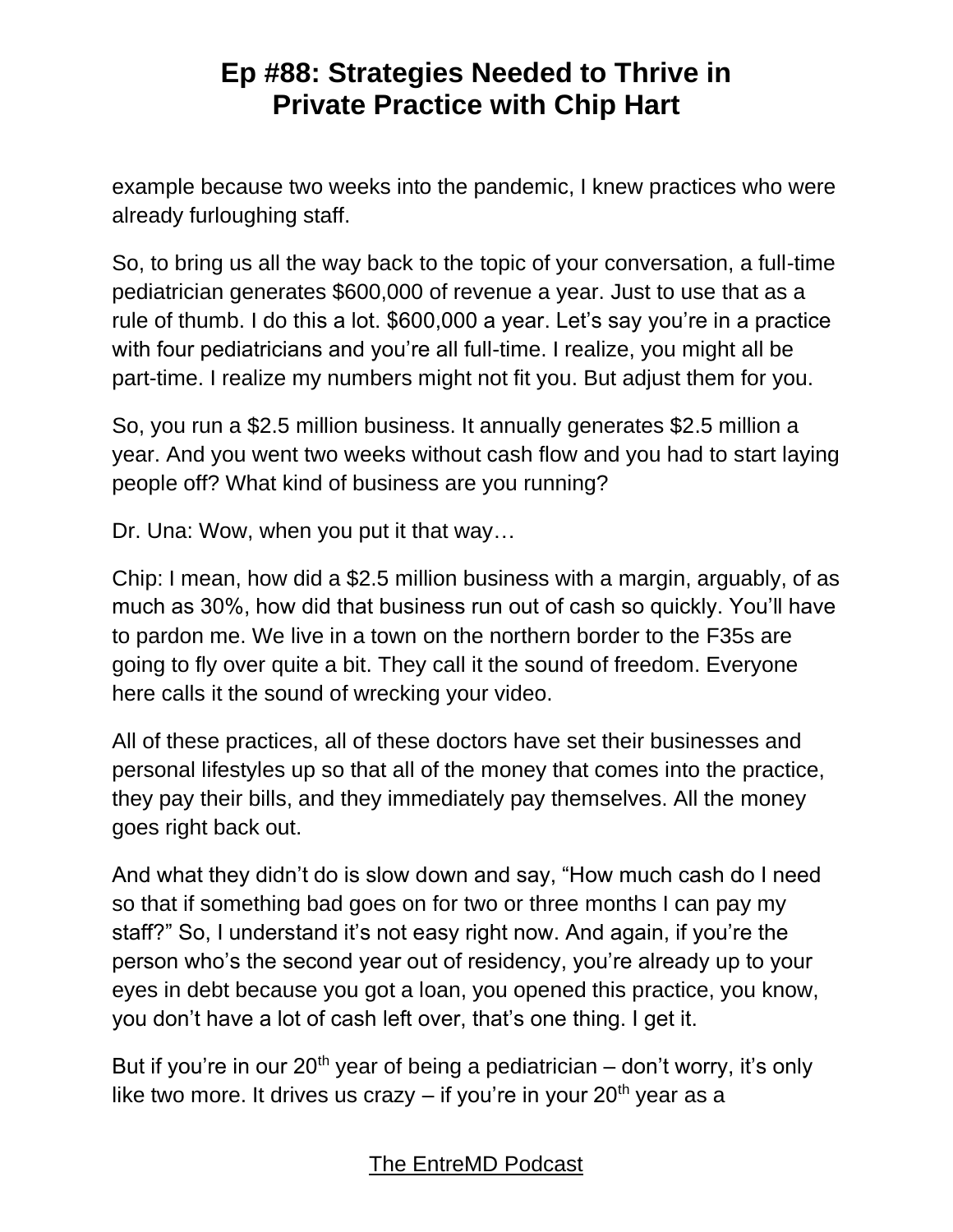pediatrician and you've been generating that revenue time after time, year after year after year and you didn't build a moat around your business to protect it from the things that could happen, you just got a top-shelf A-plus perfectly clear example of what could go wrong.

So, over the years of me doing consulting, the pandemic was a new one. But I have worked with practices where managing partners have died suddenly or where building fires have eliminated a practice, or, I mean, every dumb thing that you can imagine, the telephone guy's van backed into the telephone pole out in front of your business, knocked it over, knocked out the internet for your entire neighborhood for three months…

Dr. Una: Really?

Chip: Oh yeah, right in the middle of New Jersey. Crazy things happen.

Dr. Una: I couldn't have thought of that. Okay.

Chip: You should have me on sometime to tell you the crazy things that I've seen. But everything can happen. And so, you own a multi-million-dollar business. Even if you're solo, you own a multi-hundred thousand-dollar a year business. Secure that business. It's your obligation. It's your requirement. And you owe it to yourself. You owe it to your community. You owe it to your staff. You owe it to your patients.

So, when it comes to owning a business, you have been given all the clues you need to perhaps think about doing things differently in 2021. Am I making sense so far or am I on the same lunacy track that I was on last time?

Dr. Una: No, no, no because what I'm hearing is, you know, many people did very well. And then, also, that 2020 was a warning. So, not even that it was terrible. It was just a warning. It was an education. It showed us what we were missing, what we weren't doing well, the things we were taking for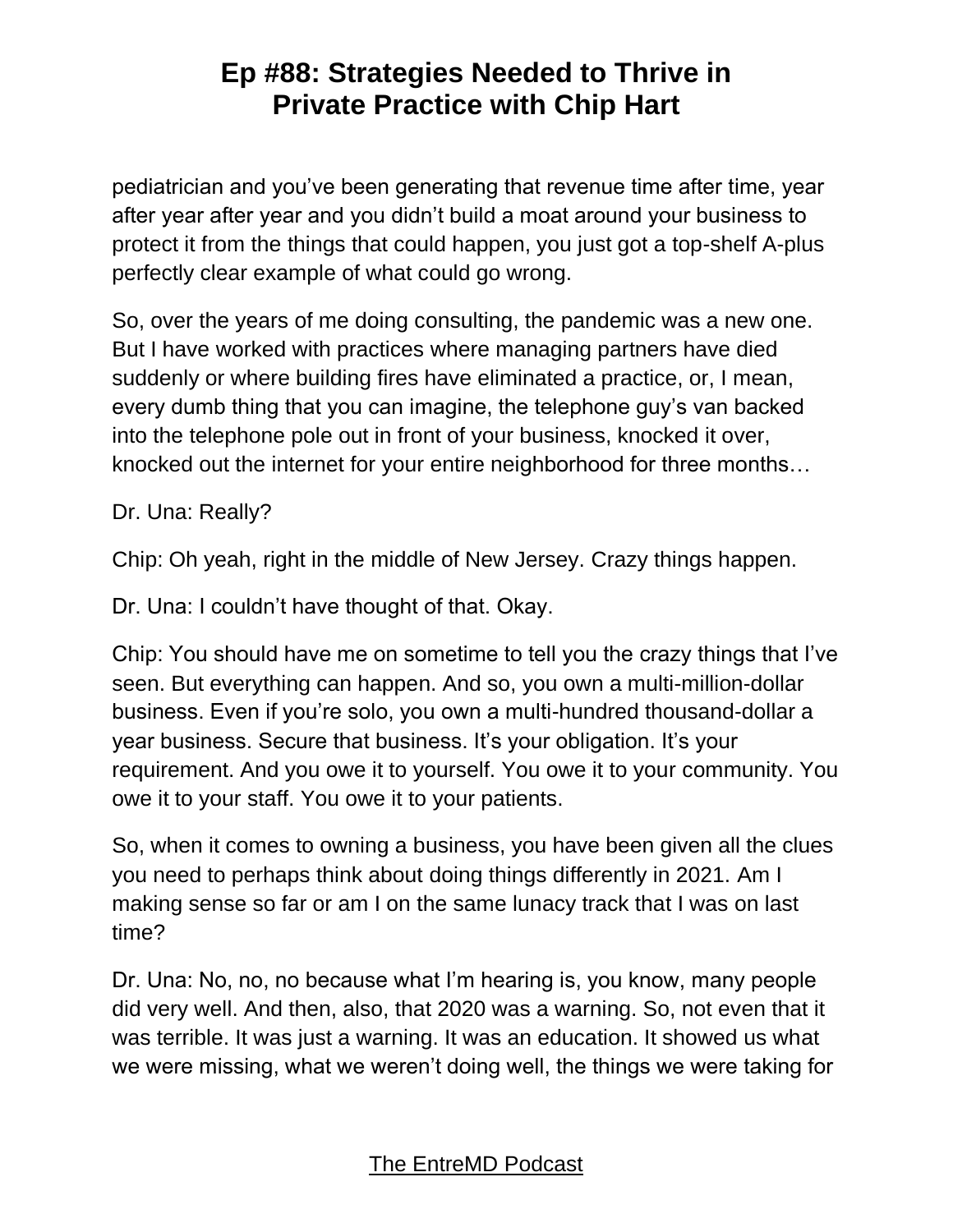granted, like not having the emergency fund and thinking, "I can get away with it." This was just a warning.

And what I was telling people at the end of the year, there was this whole thing of, "I can't wait for 2020 to go away. I'm done with it. I'm ready for 2021." And I'm like, "I don't know why you're ready for 2021 because as far as I can tell, it's going to look like 2020. It may be worse…

Chip: Nothing really changes on January first…

Dr. Una: Nothing magical happens when we go from December 31<sup>st</sup> to January first. Like, the problems that made 2020 what it was, they still exist. So, this leads me to, since that was an education, you know, like December of 2019, we could not have predicted 2020. It was, we could not have predicted it. But by December 2020, we could kind of predict 2021.

Chip: We have a much better idea of what's going to happen.

Dr. Una: A much better idea. So, what would you tell private practice owners that they should be doing in 2021 to help them thrive? Because we've practiced. Now, we can do it like we mean it.

Chip: The first thing I would tell people is, stop trying to get back to normal. Stop trying to go back to the way things were. That ship has sailed. We will never – the pandemic has been the most revolutionary moment in the history of modern medicine. There is a dividing line that starts on March 13<sup>th</sup> 2020, before COVID. Everything we do for the rest of our lives, you and I, in our business, is going to be pre- and post-COVID because everything that you and I are used to doing – that is the last one, I think…

Dr. Una: We're having an aviation class here too. Two for the price of one.

Chip: We have these billion-dollar F35s, the airport's like a mile from here. Oh no, there's one more. And they just run these things night and day,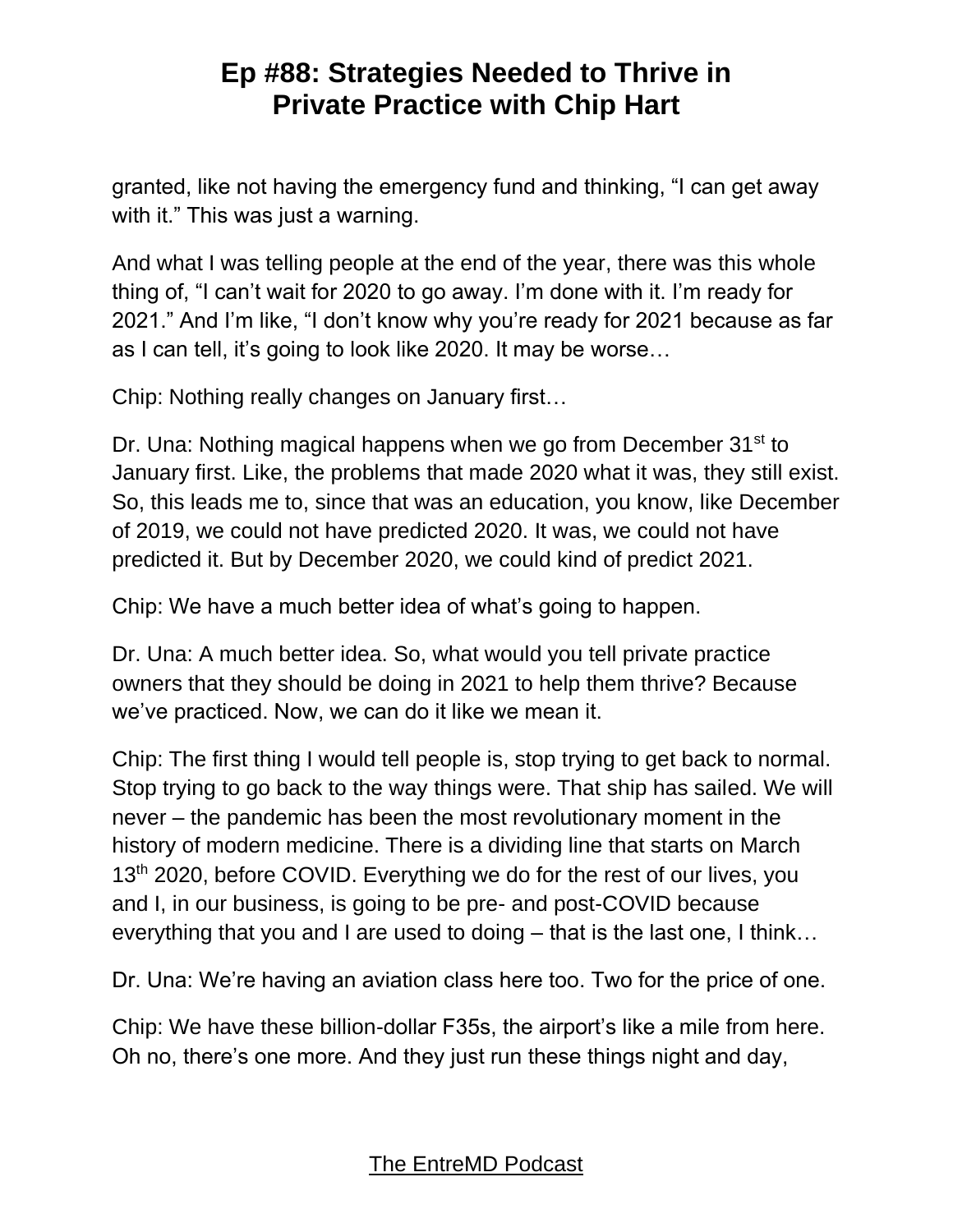protecting us from ourselves, I think. So, trying to get back to the way things were is a mistake. So, that's the first thing I would tell you.

Dr. Una: And it's such a waste of energy. It's such a waste.

Chip: Absolutely, and clearly, going back to the way things were, it should be clear to you now, it wasn't even that great because you weren't practicing your best medicine. You weren't practicing your best business acumen. You were just sort of coasting.

Now, I realize, a lot of people are like, "No, I wasn't coasting. I was working 80 hours a week." But you were coasting by working 80 hours a week. This is really important. You were ignoring the work you had to do and doing the work that you were comfortable doing.

Dr. Una: Okay, I'm writing that down. That is so good. You're ignoring the work you were supposed to do and doing the work you are…

Chip: We all do that. I would rather sometimes play with spreadsheets for two or three hours than make a call to someone I don't want to make. And every doctor I know is like, when things get tough, they're like, the tough go into exam rooms. Which is not the worst thing that happens because at least when you go into an exam room, you're generating revenue. But when you have a pandemic and there are no patients…

Dr. Una: Yes, there's no exam room to escape in…

Chip: Why were doctors so anxious? Because they couldn't hide. That's a fact.

Dr. Una: That is so good. Okay, so number one, stop trying to get back to normal…

Chip: They have a new normal. So, the second thing I want those of you who own medical practices to think about is an expression that my father used to say all the time. He attributed it to Branch Rickey, who was the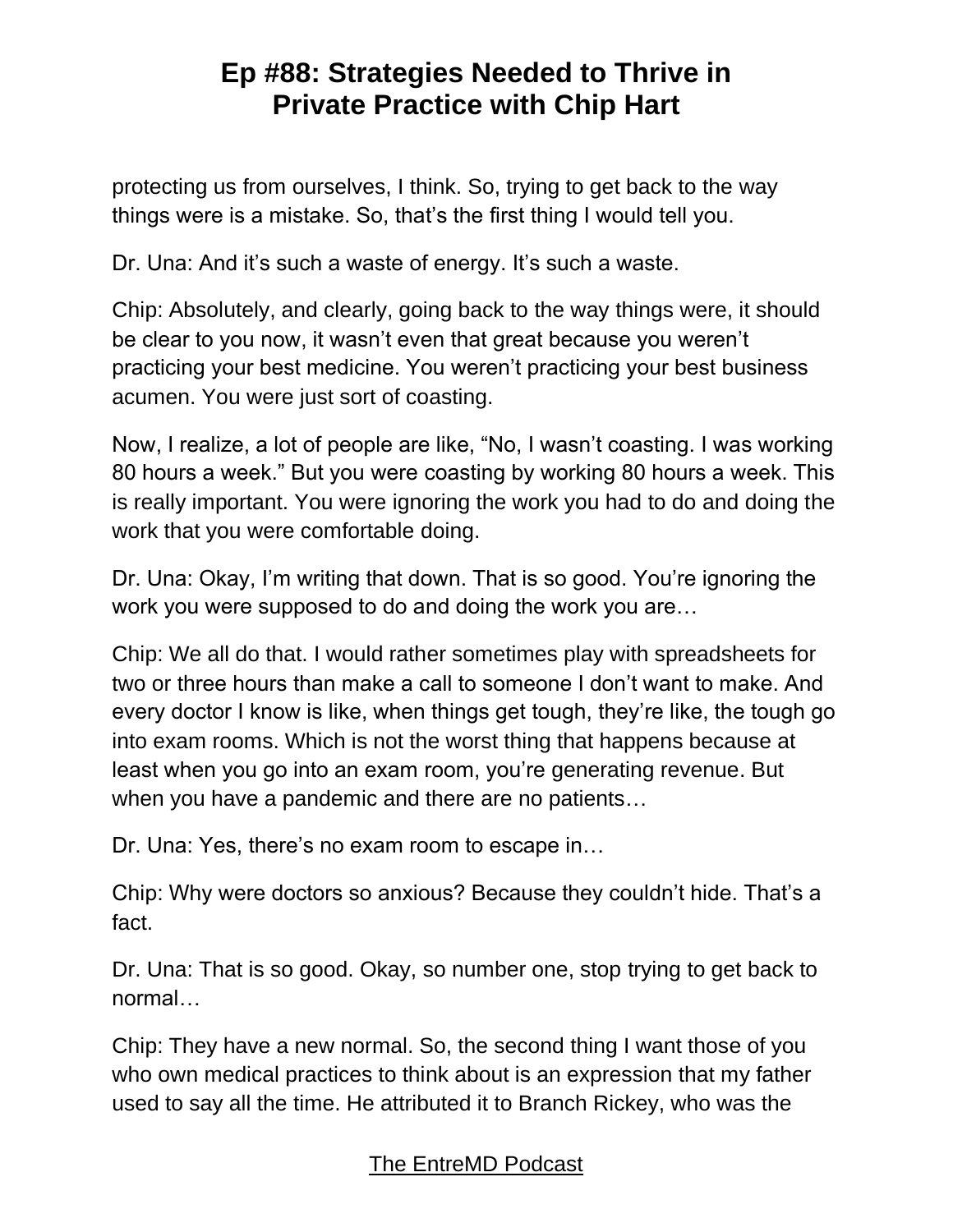general manager for the LA Dodgers. He was the guy who drafted Jackie Robinson. But it was not Branch Rickey. It was Louis Pasteur, famous scientist, who had an expression that said, "Chance favors the prepared mind." Which is another way of saying those who prepare for the future are more likely to succeed. I mean, that's a silly way to paraphrase it.

So, a good example, or a better way to think about it, is I want everyone watching right now to think about people in their lives who seem to be perpetually lucky. Is it in fact that they are perpetually lucky and simply just the benefit of some sort of privilege or whatever the case may be? In some cases, maybe a little bit yes. Alright. But in a lot of cases, it's because those people have been working really hard in the background to be prepared.

So, Dr. Una, are you lucky? Do you get up every morning and you throw off the sheets and say, "I wonder what blessing is going to be dropped on me today?" Or do you get out of bed in the morning and say, "Alright, I've got to go kick some ass because the only way for me to get ahead is if my feet are moving." Which is it?

Dr. Una: Action, action, action, action, action. Someone said, "I believe in luck. And the harder I work, the more of it I experience."

Chip: Exactly, that's a perfect paraphrase of, "Chance favors the prepared mind." And so, the difference between – I'm going to tell you a funny story in a second, but the difference between the practices who succeeded in 2020 and those who did not, it's not universal but it's largely those who got out of bed in the morning and said, "I'm going to do something about it," and those who said, "I'm going to wait to see if this problem goes away." That is the primary difference.

The people who pivoted, the people who embraced change, the people who maybe had a minute of whining and a minute of self-doubt and complaint but then turned around and said, "Alright, we've got a job to do,"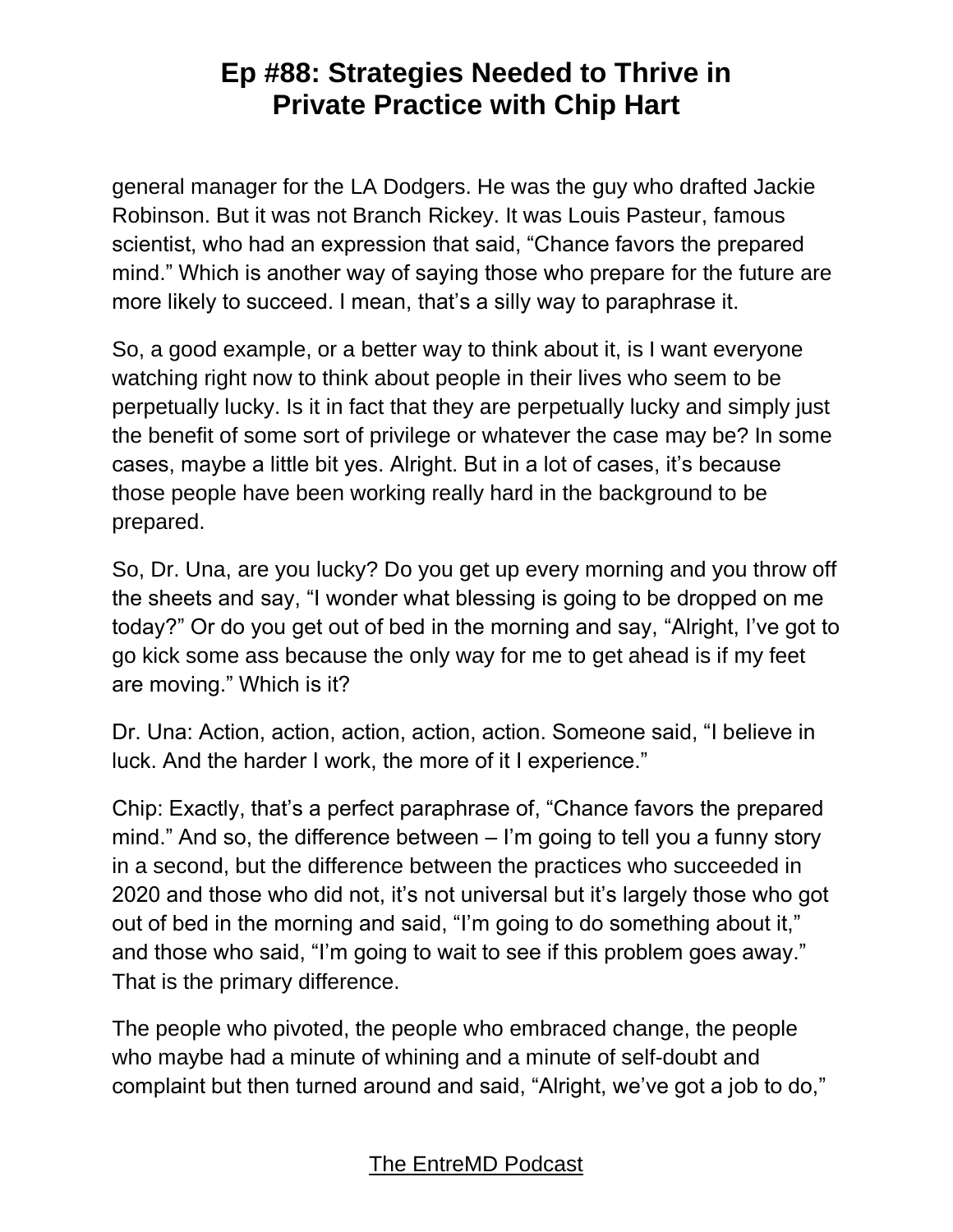those people succeeded. The people who are still emailing me asking me what I will now call 2019 questions, those people I fear for.

And so, in 2020 – I'm going to tell you a great… well, I don't know if it's a great story, but I'll tell you a little story in a second. But in 2021, the single most important thing I think a business owner can do – this is on a practical basis, not an emotional or strategic one. But the single most important thing you can do tactically is plan your cashflow.

So, if you do not have – every month, you should be looking at your cash flow. And for pediatricians specifically, I'm saying figure out what your expenses are going to be. How many people do you need working there? Have you spoken to your landlord about your rent? And in particular, what are you doing about your vaccines? That's 25% of your revenue goes in and out – unless you live in a universal state – with vaccines. How are you managing the cash flow?

There have already been two price increases announced. So, you've got to look at your business. You've got to look and figure out what your cashflow needs are going to be because I think – and Paul Vanchiere agrees with me on this. He and I have talked about it a little bit…

Dr. Una: Yeah, I've heard him talk about it a lot.

Chip: So, we actually think 2020 was more emotional and dramatic, this huge plummet. But it turned out, in the end, it was okay. 2021 is going to be the problem because none of you are going to have the sickness in volume. You already know this. You do not have the sickness in volume that you get every year.

This isn't just a bad flu season from a business perspective, not a clinical perspective. This is not just a bad flu season. This is a non-existent flu season. So, plan your cash. Figure out what's going to happen. As it relates to, "Chance favors the prepared mind," I will give you an acute example.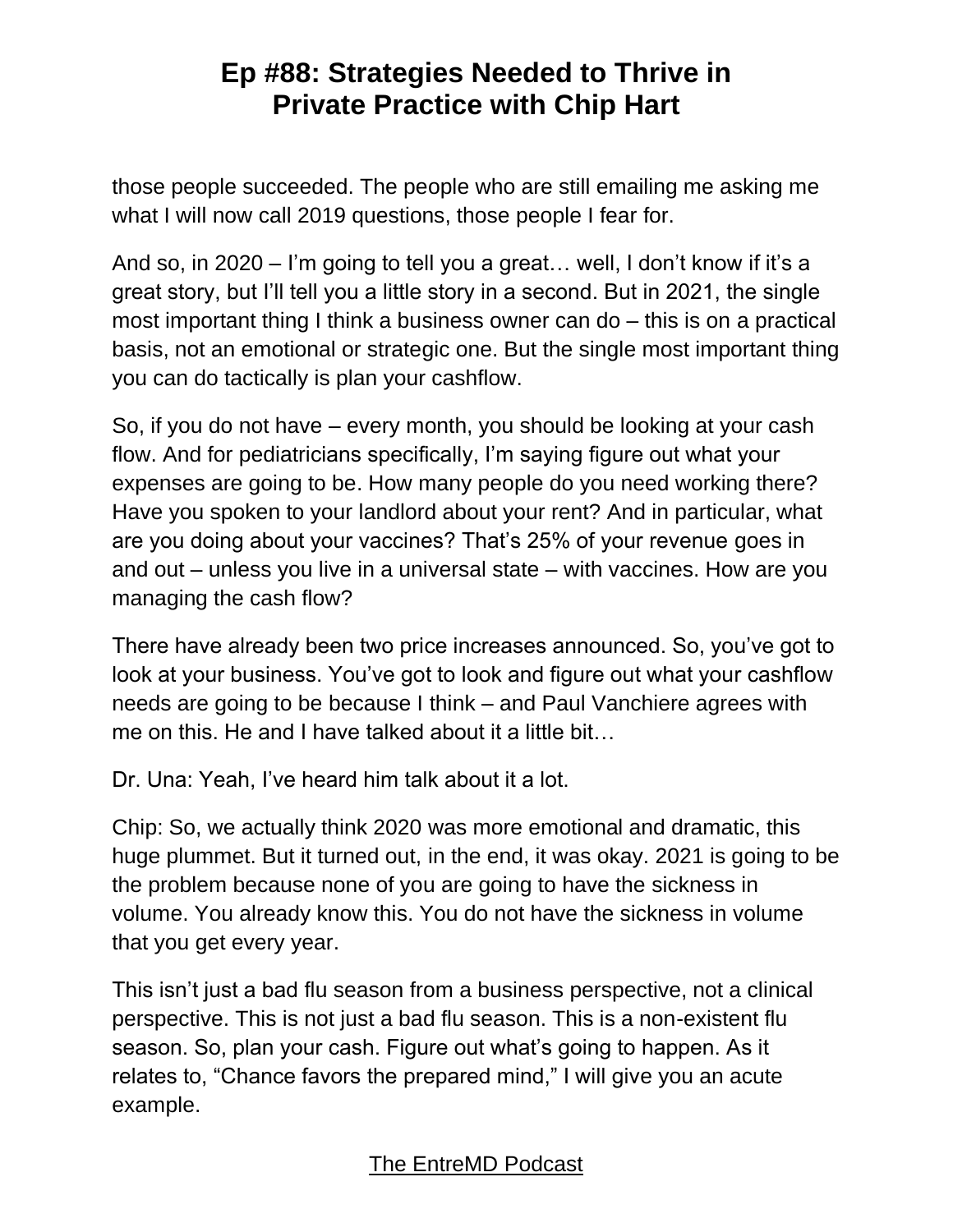One of my kids is a freshman in college right now. And last year as a senior, he took AP calculus. I know it will be surprising for you to learn that one of my kids is a nerd, alright?

Dr. Una: It's so surprising. I'm shocked. I can't imagine how that happened.

Chip: Don't know. So, he was taking AP calculus and his teacher is – and I'm going to give his name because my wife and I think he's just amazing. His name is Mr. Amoah. He's from Ghana. He would come to the high school – this is just a public high school in Vermont – comes to the high school in a suit every day.

And he sits the kids down. He is known, I think, as the toughest teacher in the school. So, COVID hits and the school system, or the high school, would send out a message saying, "There will be no homework today because of X and Y and Z." And two minutes later, Mr. Amoah would send out a message, "Here is a 90-minute calculus homework thing." And my kid would complain about it. He would be like, "Oh I can't stand it…"

So, when you take an AP class also, there's no final exam. That's the rule. When you take an AP class, your AP test is your final exam. Not for Mr. Amoah. All the seniors who take AP classes, they take their AP classes and they were done. Mr. Amoah is like, "Oh no, you're also going to take an AP calculus exam from me." My kid was livid because this was in the middle of COVID. His senior year is ruined.

So, what happens? He goes to college freshman year. He takes the math class that's supposed to split the kids. So, it's the filter math class, just like the filter organic bio class. If you can't get through this class, you can't be a math major, you can't do this.

And he calls me up and I was talking to him on the phone, he's like, "Oh yeah, you won't believe it. The professor was saying that one of the topics today they're just going to gloss over a little bit. It's in the curriculum. But it takes too long to explain it to the college kids, they don't really get it." He's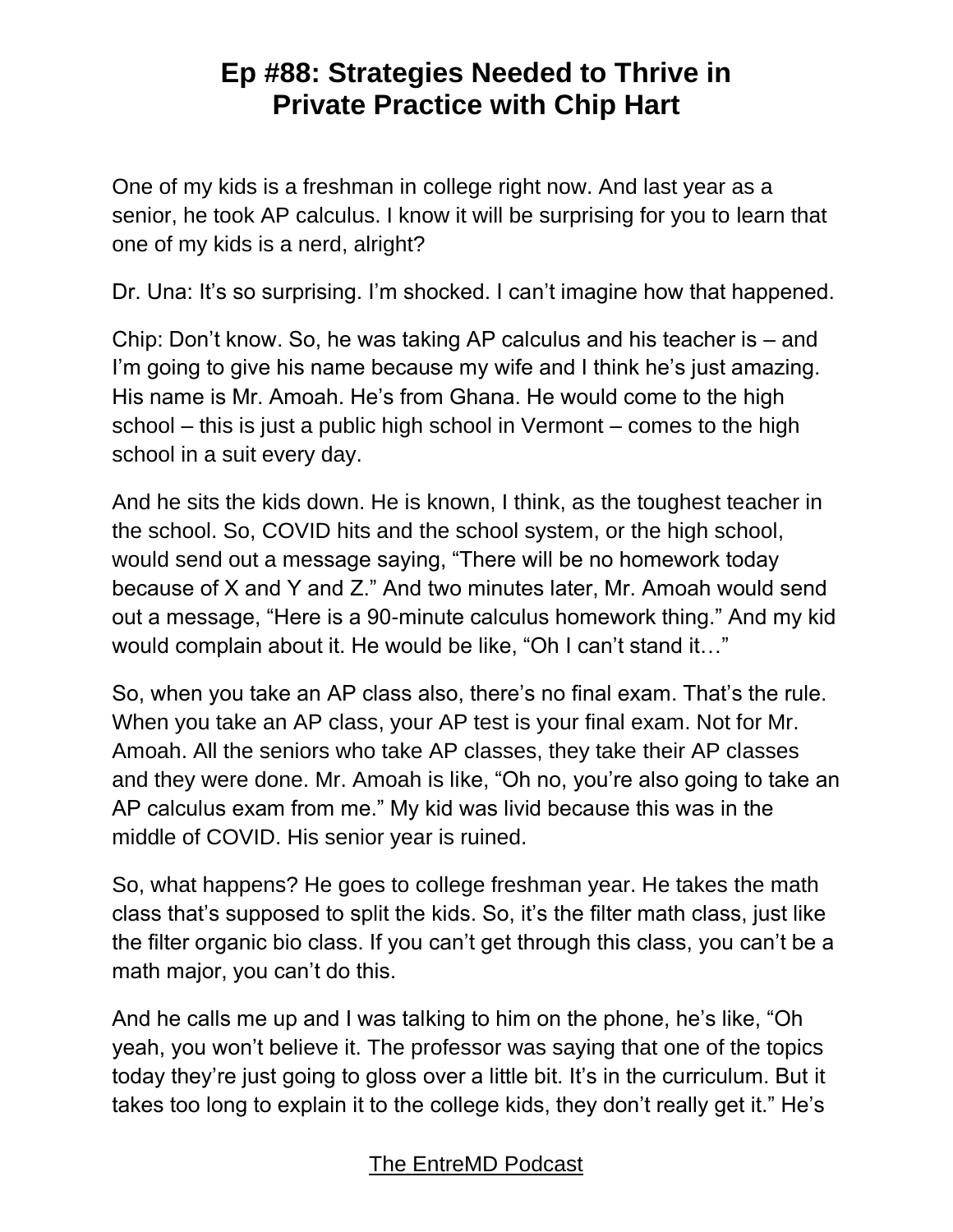like, "We did it for three weeks with Amoah. I totally knew everything." So, I said, "What do you think I'm going to say next?" Oh, never mind…

I was like, "Do you understand?" Mr. Amoah, who had to work so hard to come to this country, he had to reapply to be allowed in the country, he worked so hard to get here. And what does he see? He sees the United States educational system slow down and everyone says, "Well, we're going to try help these kids get through." He says, "We're going to floor it." Just when everyone else pauses, that is the time to floor it.

He said, "I am not afraid to make these kids learn AP calculus right now. I am not afraid to make them not only maintain their standards, but exceed the standards." I was like, here's a guy who totally gets it. And he's a new American. I actually don't know if he's a citizen right now. But let's pretend he is. Or he wants to be an American. He is the lesson we need to learn.

To me, it was so inspirational. And my kid hated it. But I was like, "Do you understand? You are surrounded by all these prep school kids who struggled with this topic because this new American came to you and made you learn and work…"

Dr. Una: When nobody else was.

Chip: Exactly. And so everybody listening to this, the overwhelming majority of pediatricians right now – and I am sure that a huge majority… and if it's not the majority… you know what? I bet it is the majority. But if it's not, it's certainly way outside the bounds of distribution. I'm going to suspect that most of your fans are female. I bet 90% of your fans are female…

Dr. Una: They are.

Chip: And I'm going to bet that more than 50% of your fans are people of color. Alright. It's certainly a larger portion than exists in the medical community normally.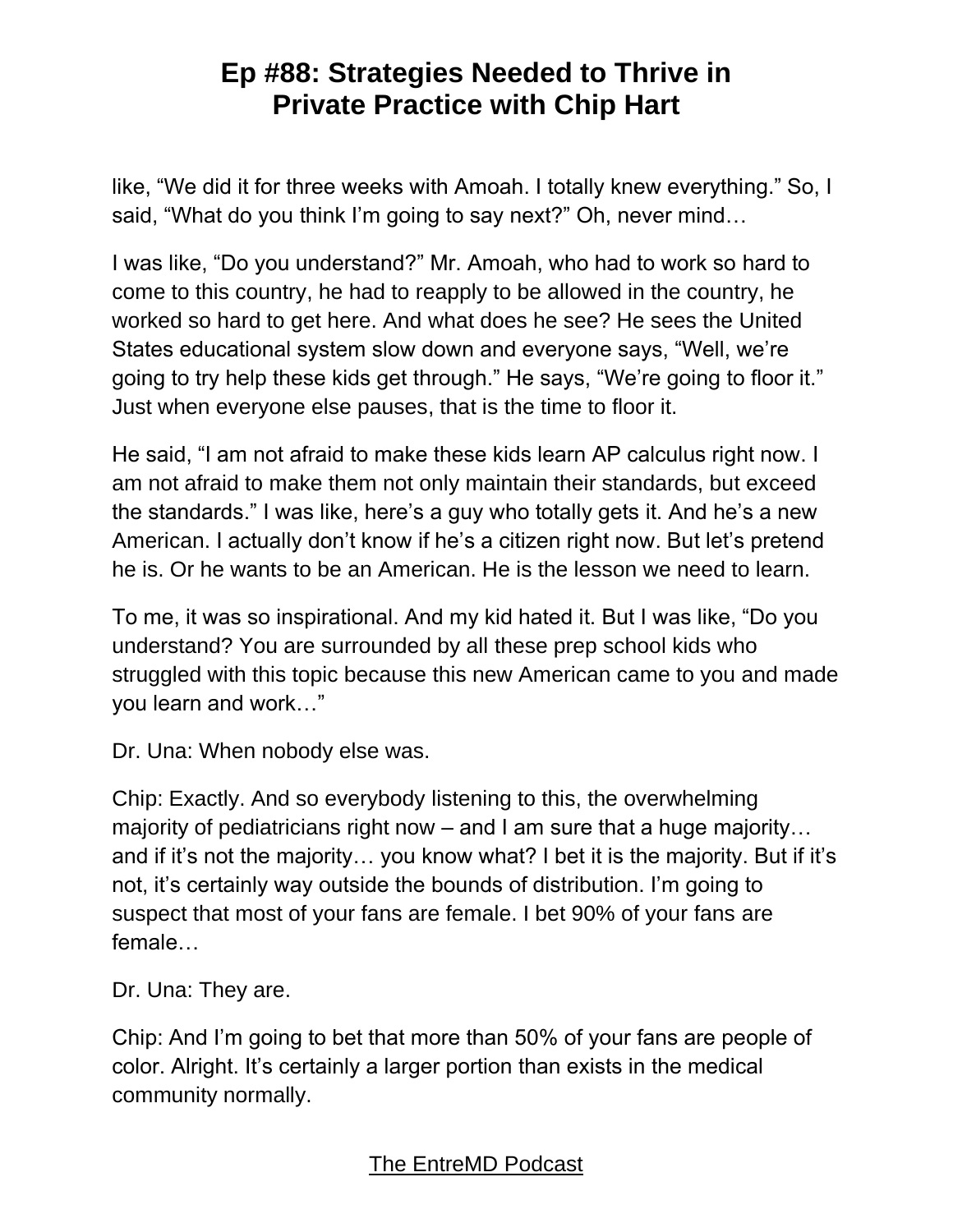#### Dr. Una: Yes.

Chip: Alright, and by people of color, I'm throwing a really broad net, like everything. So, what I'm trying to address here is a lot of the people who listen to you know what it's like to be playing life on difficult mode. They have one or two or three or four extra layers that they have to work through, than I do certainly. Right now, this is your time. You've been working the last – I mean, how old are you? You're 33, right? So you're if you're 33 years on this planet…

Dr. Una: I'll take it...

Chip: Have you ever had an easy day? Have you ever had an automatic day?

Dr. Una: Nope.

Chip: So, that's why I know, every time I talk to you, I don't have to explain what it means to find the other gear. Right now is the time. You know, there are a lot of people still out there who I have to explain, like, guess what, you now know what it's like to have an extra layer of challenge. And I will say, that's why I see right now, in peds, this to me was a huge revelation that I started understanding in 2019 and really embraced in 2020.

The demographics in primary care has really changed. And what you see are so many people who historically have been shut out of high-end professions such as medicine looking and saying, "Hey, being a pediatrician, if you're a type-A white make, you don't usually become a pediatrician." And trust me, I know hundreds of them, so I'm not saying it doesn't happen or didn't happen.

But you go become orthopedic surgeons. It's a competition. They want to make the most money and to be the biggest swinger in the hospital. You know what I'm talking about. Those guys go off to become the most badass people they can become. It leaves space in these other portions. And that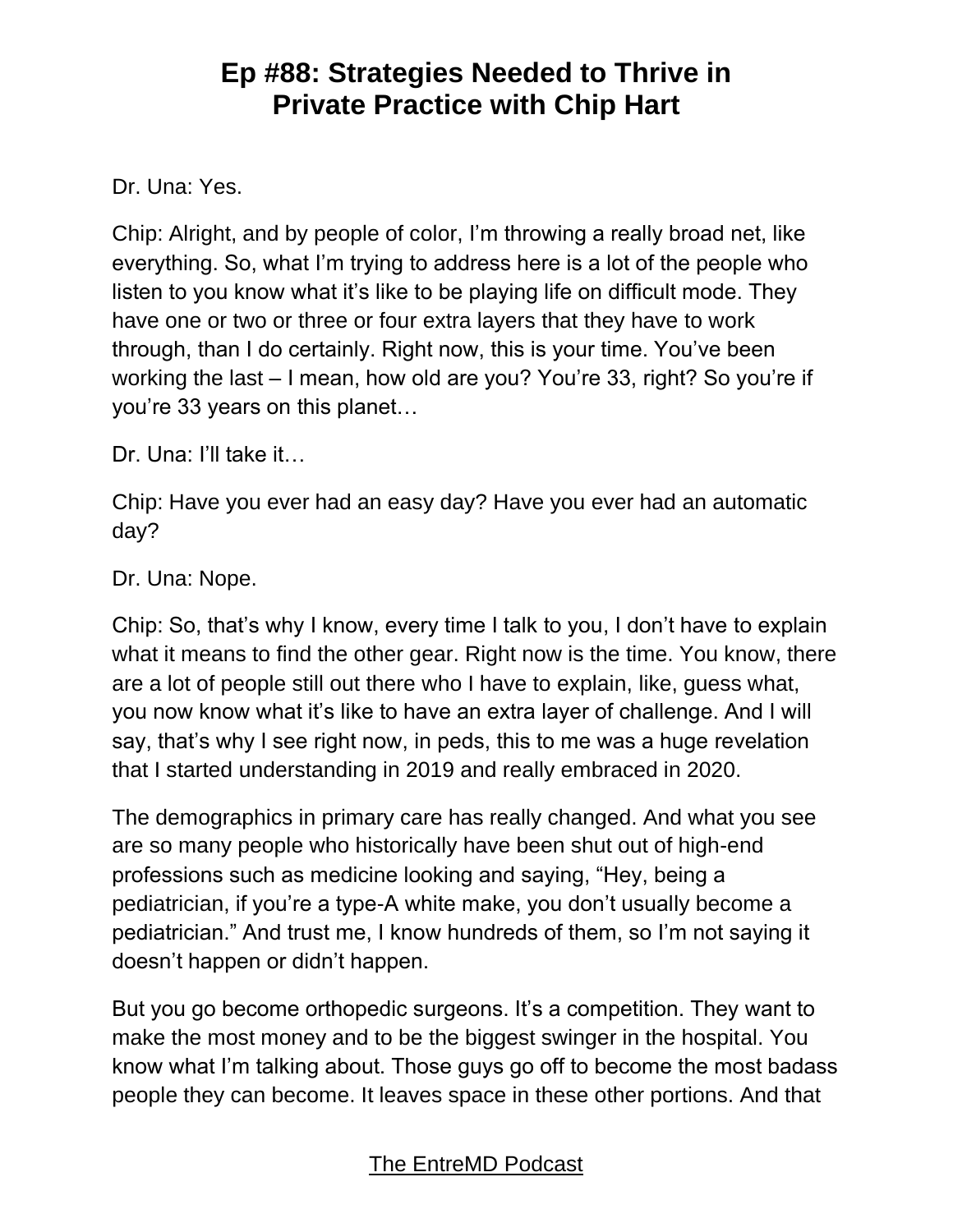space is being filled by women and it's being filled by people of color who are all just as badass, but realizing, "I like playing with kids. I like helping families grow and develop."

And the work you're doing is so important. That's why I will say this. We talked about chance favoring the prepared mind, or I like your phrase, "Boy. I like luck and the more I work, the more I get of it." I will say, I am really lucky. This was no preparation on my part. But working for pediatricians has been one of the sort of luckiest things that has ever happened to me because I'm supporting people whose work is so important. I get covered by that a little bit, you know what I mean?

I don't ever have to slow down and say – you know, it's not like I'm working for Big Tobacco, where I'm like, "Maybe I shouldn't do this work." Maybe I'm just – it's not like I'm working for… pick something that's neutral. It's not like I'm working for a videogame company…

Dr. Una: Yeah, or BestBuy.

Chip: Or BestBuy. Those are neutral things. I'm actually working for – and don't get me wrong. BestBuy, vital business. Videogames, vital in a cultural social distraction way. I actually do believe that. But what pediatricians are doing, I mean, come on.

So, I'm very lucky. I'm very, very lucky. I could just as easily ended up working for, I don't know, anesthesiologists and I would be a very different person. Not that anesthesiologists are bad people. I know plenty of them. Anyway, those are the things. Chance favors the prepared mind. Prepare your cash flow. And for the rest of you, the final thing I would say – this is going to be my life in 2021…

Dr. Una: Let me tell you something you'll find interesting before you go to that. So, first of all, of the people listening, pretty please with 17 cherries on top, I know the average physician doesn't necessarily think in terms of cash flow. And sometimes, we feel guilty when we, quote unquote focus on the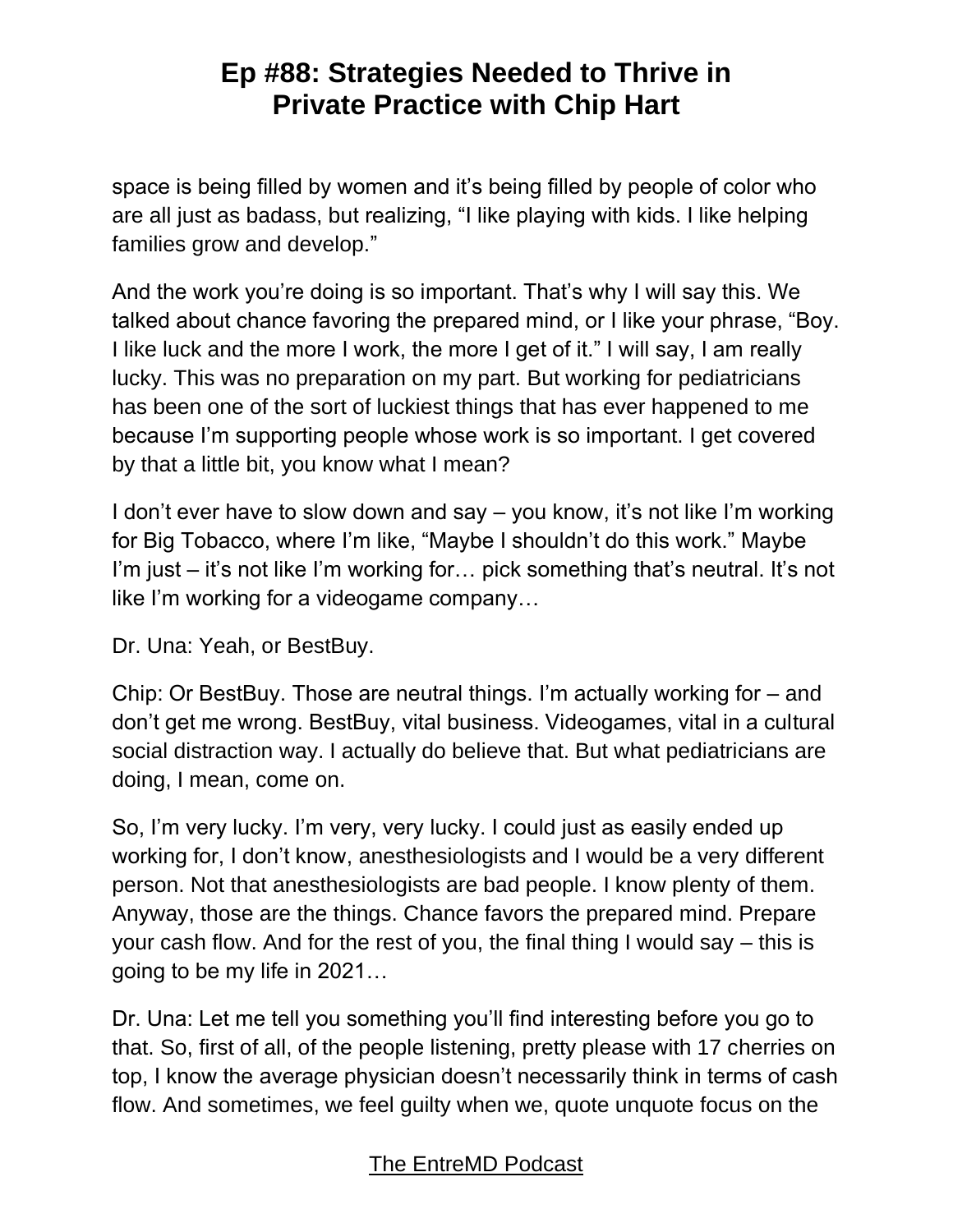money. But the truth of the matter is, what Chip just said is the difference between life and death for your private practice.

And a good practice is a practice that helps a lot of people and makes a lot of money. That's just the way it works. Because if you don't make money, like you saw in 2020, you have to close your doors. So, you're no longer serving your patients. You're no longer serving your staff by keeping them employed. It is your responsibility as a great physician to focus on the money. So, go for it.

Chip: The discipline to be good clinically is also related to the discipline of running a good business. You know this because you have our dashboard. We have a dashboard. And I think about this last time. And in our dashboard, we grade people. We give you a score. If you want to antagonize a doctor, give them a grade. And give them a grade that isn't an A because it freaks them out. And it's the best.

Dr. Una: I'm like, "Why is it not an A?"

Chip: Exactly. And so, the correlation of PCC clients, I've measured it, there is very, very high correlation between the practices with great clinical response and the practices with great business acumen. Those two things go hand in hand. It's very rare that they get separated.

Dr. Una: I love it. The other thing I wanted to tell you – and this has nothing to do with this episode – is thinking about it now, I never verified this. But when I did my elementary school in Nigeria and I went to one of the top schools, and all the teachers were from Ghana. And they were from Ghana because they're the best teachers – I was told. I never verified it – because they are paid based on the performance of their students.

So, they have a certain level of ownership of the wins of their students that you just don't see anywhere else. So, when you said your son's teacher is from Ghana, I thought that was pretty cool. I'll just let you know. Anyway, back to pediatrics.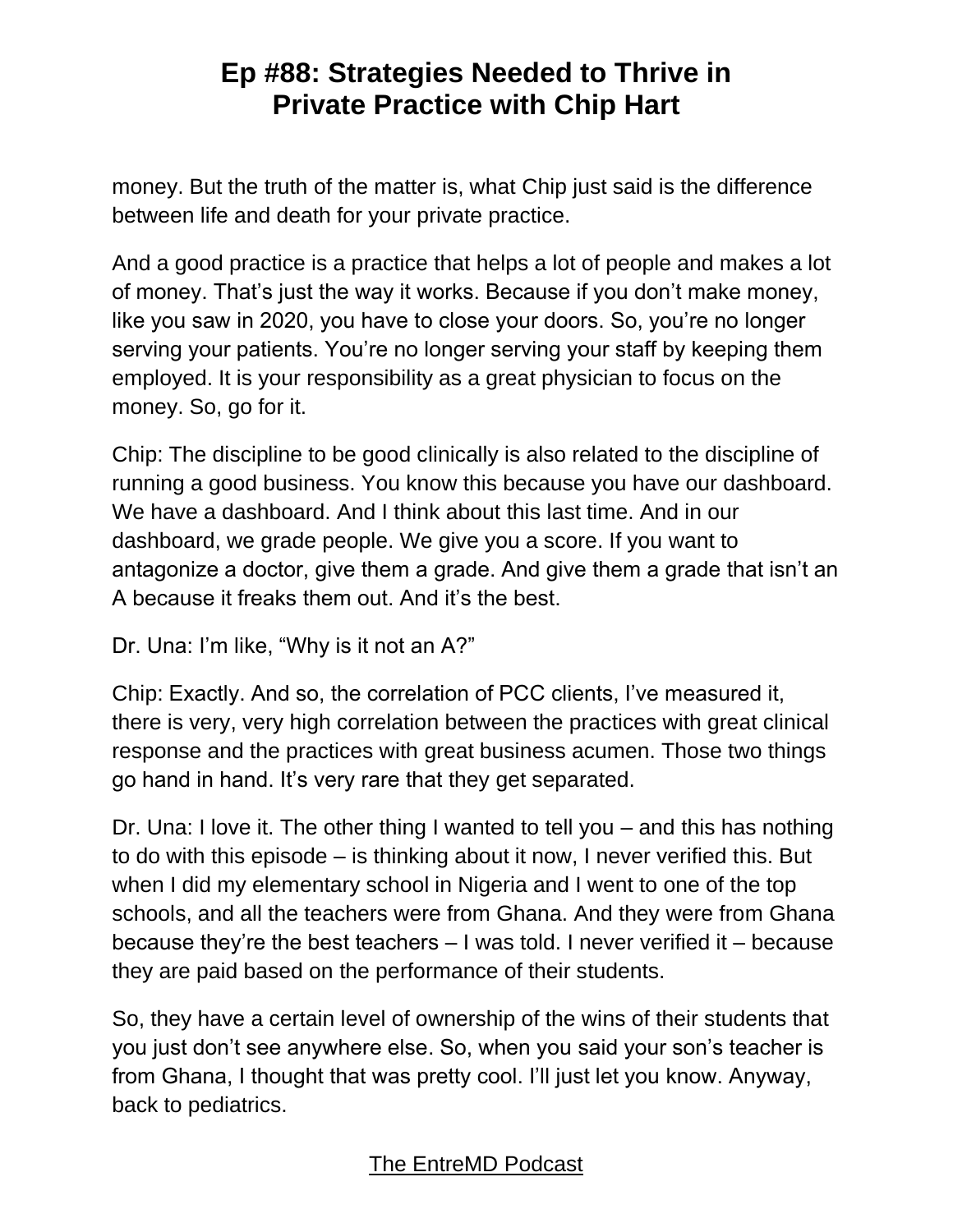Chip: Yeah, we love Mr. Amoah. And we barely know him. We went to the parent teacher conference and my wife and I are like, "Oh, this is what we've always wanted for our kids. Someone who took it so seriously." Anyway, what I was going to say was, I was going to give advice to the people struggling thinking about the money. Because I do run into this all the time.

You know what I do for a living. So, I'm the guy who shows up and starts talking about the money and all the pediatricians look down and feel embarrassed. Here's what I have to explain to you. When you are an independent practice, you have to bifurcate your brain. You have to split it in half because there are two people inside of you right now. And people don't do this.

They mix the doctor and the businessperson. They get them conflated. They try to make clinical decisions with the businessperson and business decisions with the clinical person. Don't do that.

The person in the exam room is the doctor. And when you're talking to your patients and when you're out among your staff, you've got your doctor hat on. You need to take that doctor hat and put it down and then put your businessperson hat on and make those decisions. You are two different people.

You went to medical school and trained one side of your persona, the medical side, and didn't train the business side. And what Dr. Una is doing for you is training that other side. And so, you just have to keep them separate.

And one of the best ways – let me give you a measure or a benchmark you can use to determine whether you have split your personalities properly. Here it is.

When you pay yourself as the owner of your practice, do you pay yourself as a doctor and then have a separate profit or margin that you pay yourself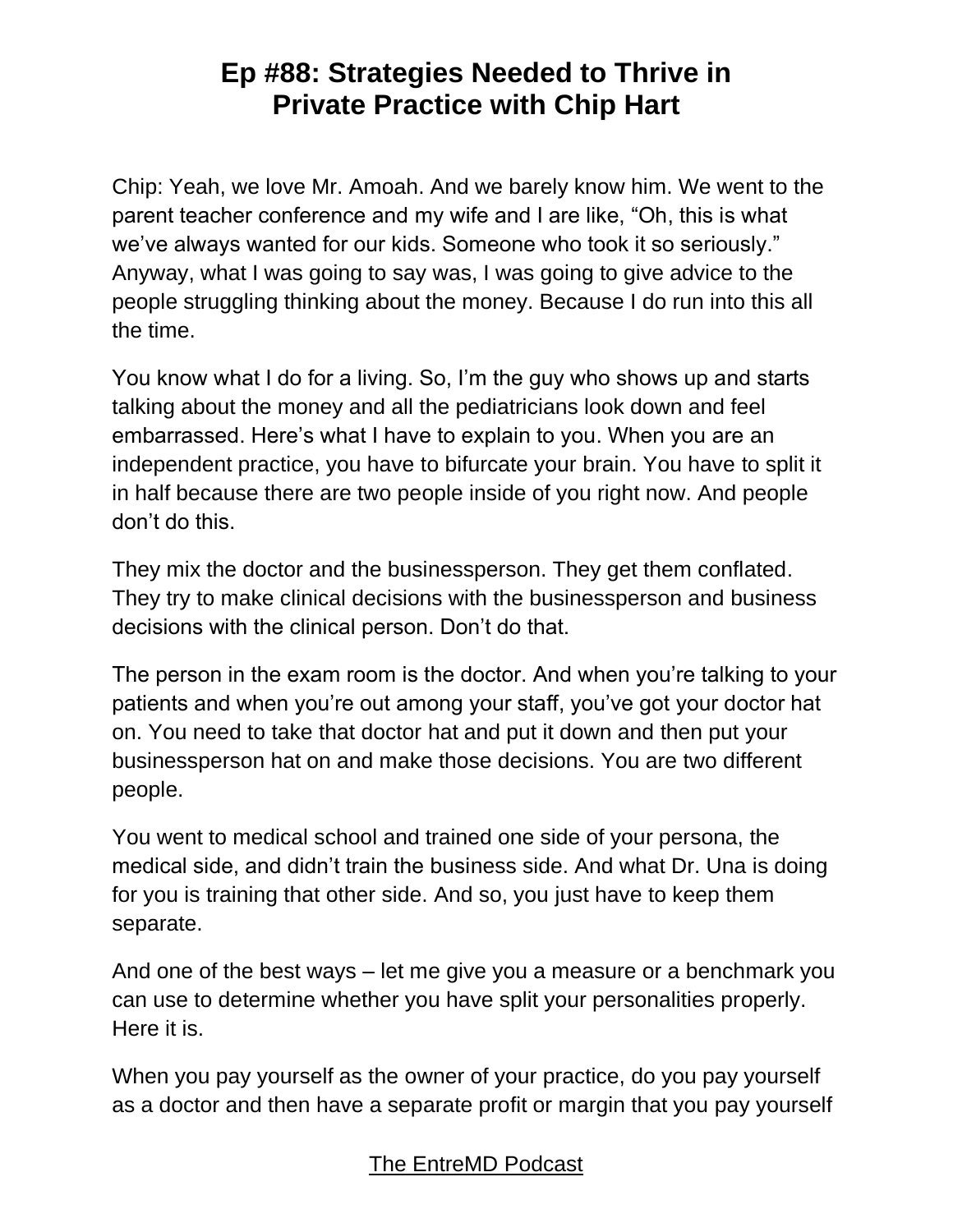as the owner, or do you just lump all the money together in the middle? If you do not distinguish the work that you do as a clinician from the work that you do as an owner, you're not there yet.

And when you're solo, maybe it doesn't matter that much. But when you own the business with a couple of partners or you have people working for you, when you have your business hat on – so you put your busines shat on and say, "Okay, I own so and so pediatrics. I'm a pediatrician there. I've got two nurse practitioners, an employed doctor." You should think about the doctor you are and treat that person as a separate entity, "That's Dr. Una. She sees 20 patients a day. I need to pay her \$210,000 for that. That's how much she earns for that."

Now, I might actually generate more money than that, but that money is money I need to pay for vaccines and pay for my staff and pay for my rent. And when a pandemic hits, I need to have that money in the bank account so I can pay Dr. Una that money even if she's not seeing patients. So, if you do not distinguish between the work you do as a clinician and the work you do as a business owner, you have not fully evolved yet. And my clients who know that distinction are very, but subtly different.

Dr. Una: I love that. That's all of EntreMD right there. And I had to learn to do that because I didn't…

Chip: It's not natural.

Dr. Una: It's not natural at all. And I stopped addressing myself as the pediatrician, started addressing myself as the CEO of Ivy League Pediatrics. I did all those things to mentally rewire myself, like there's you the CEO and there's you the pediatrician and you are different and you spent over a decade developing the pediatrician side of you, but that CEO side of you, you must develop it. You must embrace it. You can't fight it. You can't sweep it under the rug and pretend it doesn't exist. You've got to own it. I love that. I love all of it.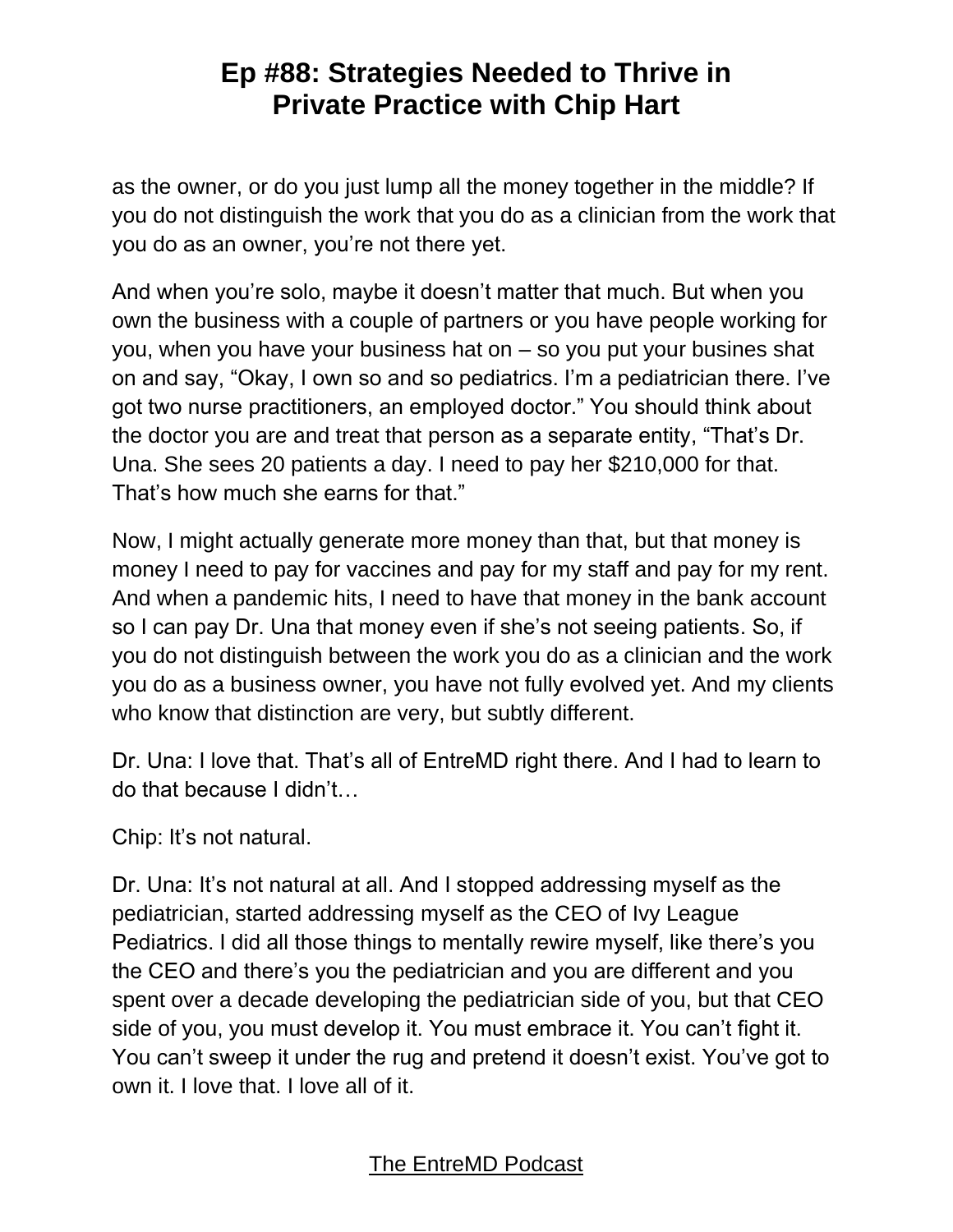Chip: So, here's an analogy you can use with people. So, Dr. Una, do you own your own house? Do you live in the house that you own?

Dr. Una: Yes.

Chip: Okay, can you imagine living in that house and having some of the fixtures go bad and maybe some of the main appliances, the refrigerator breaks? Alright, so you own the house, so you're sitting in the house that you own. Who is responsible for that refrigerator? You are.

If you were renting a house and the refrigerator broke, you would call the landlord. You would call the person who owns that business. You would call the CEO of that house. So, when you don't act like the owner of your own house, you are behaving like a renter in your own house and you have an absentee landlord. And that's how you wake up three years later and you're like, "Wow, my roof has been leaking. I hate that guy." Well, that guy is you. So, be the landlord of your own home.

Dr. Una: Own it. I love it.

Chip: And in 2021 – I will say something. You mentioned the cashflow conversation is not comfortable with people. On the COVID website, which I'll try to reference  $-$  you can put links up, right?

Dr. Una: I'll put the link for it.

Chip: So, on the COVID website, Paul Vanchiere has placed a free spreadsheet that just walks you through. It should take you 10 minutes, five minutes. This is not painful. You don't have to have a difficult discussion with anyone. You might have to go into QuickBooks or ask your accountant. But you can go into the spreadsheet, fill in a couple of numbers, and it will tell you, "I've got enough cash for the next three months, or I don't." And it's free. Go download it. Every practice should be using it right now. It's that simple.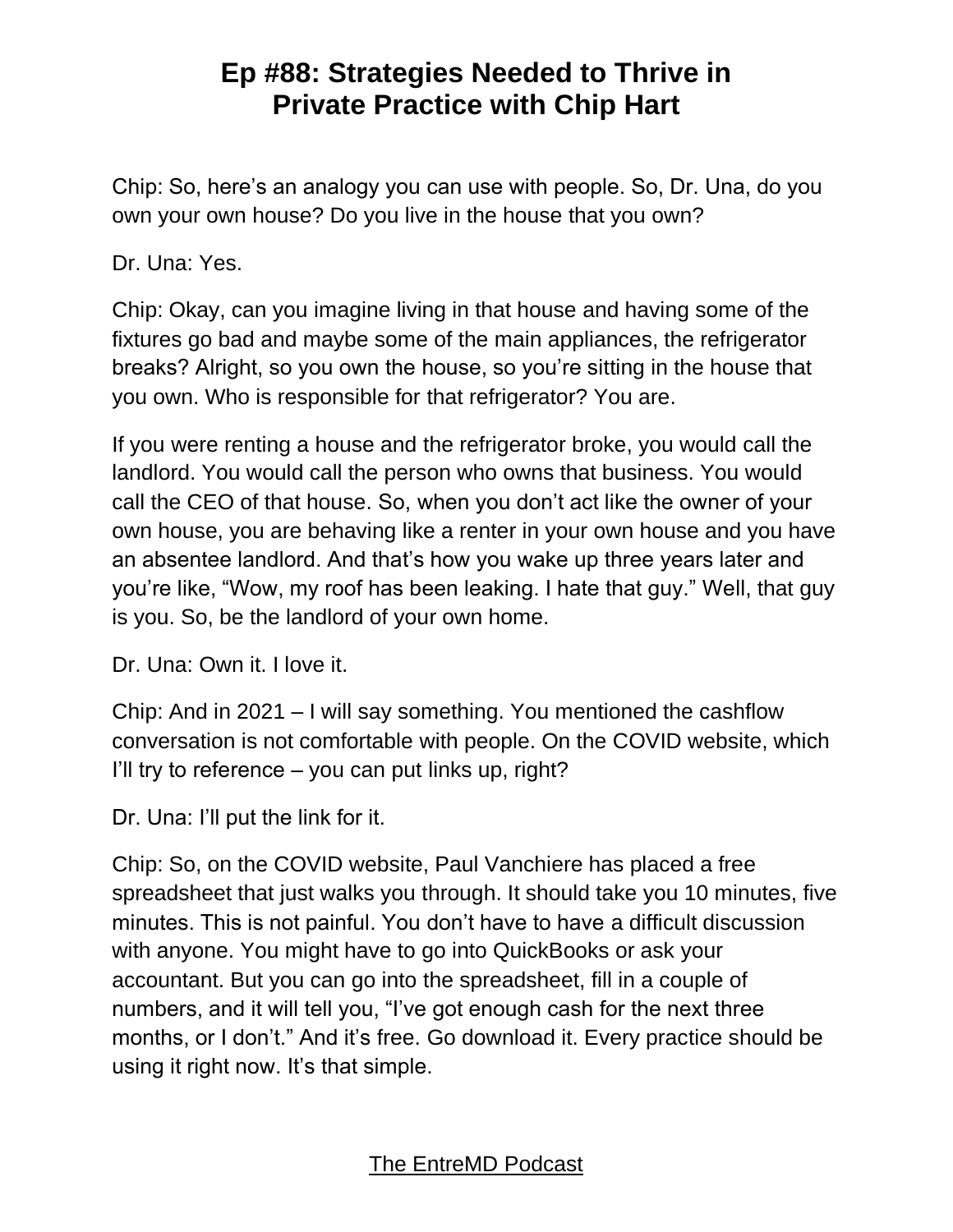Again, it is painless. It is free. It doesn't require any special knowledge.

Dr. Una: Can't beat that.

Chip: Can't beat that. The last thing I was going to say, I told you I had three things we need to worry about in 2021. The last one, and I don't think this message has changed for me in 20 years. This is such a softball downthe-middle for you. We are going to become the masters of messaging and patient engagement. And we are going to get patients in who need to be seen.

The fact of the matter is there are still millions of children in the United States who have not had their well visits. There are millions of children who are overweight. There are millions of children who are not managing their asthma right now and there are many millions of children who are anxious and depressed and need your guidance.

And there are pediatricians out there who say, "I don't really do that work." The time that you can sit down with a mom and just explain to her that what she is seeing in her household is normal and that here are some resources she can use to guide the family. You're not going to change a family's life overnight. You are going to incrementally make small changes in these families' lives and save some of them. That is what we have to do in 2021.

Dr. Una: So, we can't wait for them to just come?

Chip: No, it's weird. I know you got through med school and everyone said that everything was free and easy after that…

Dr. Una: Hang the shingle and they will come.

Chip: Right, the thing is, you are competing with a huge amount of internet nonsense. Not a huge amount of internet nonsense. An insane amount of internet nonsense. You are competing now with the pharmacists to give vaccines. You are competing with the pharmacies and the Walmarts of the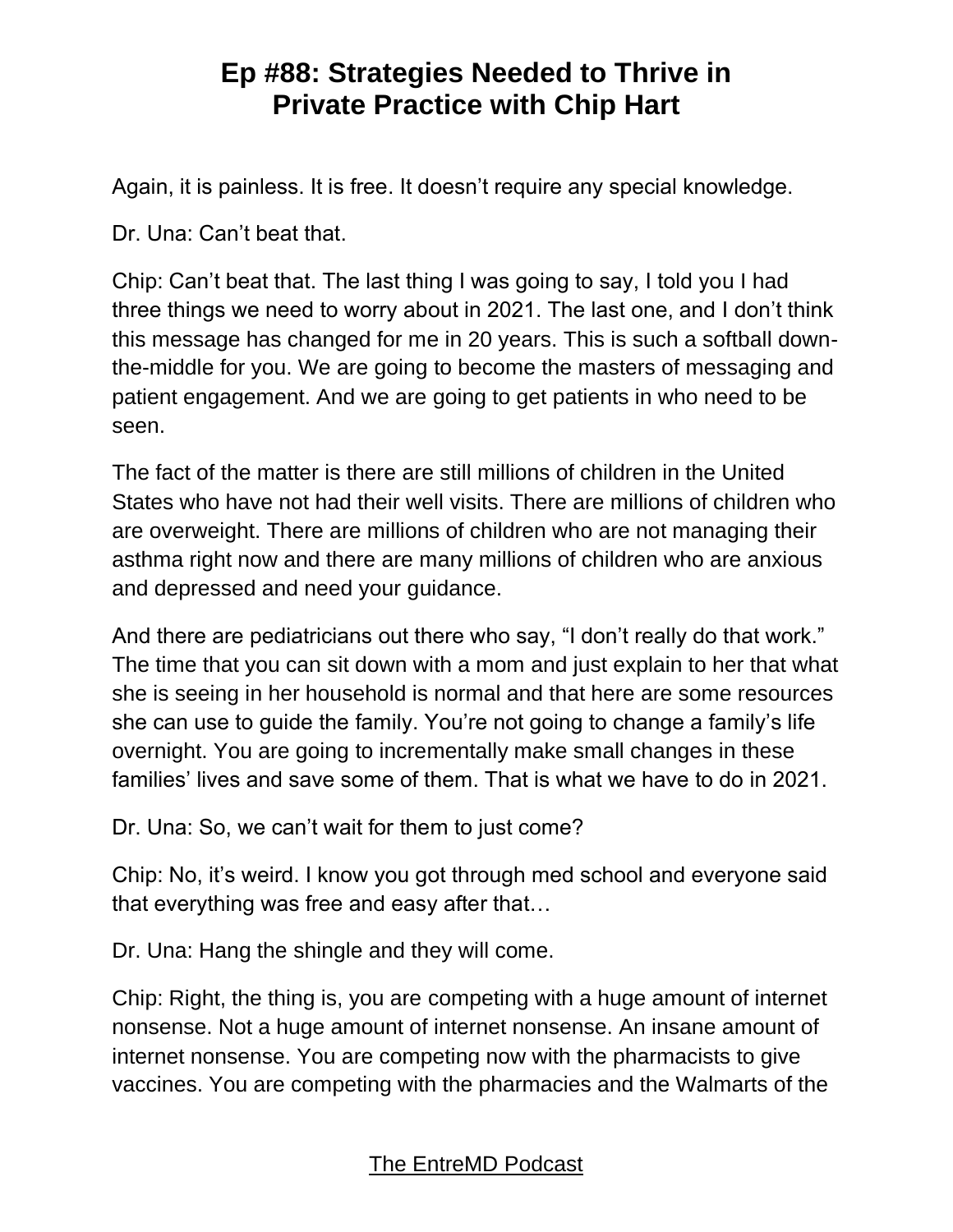world to do the low-hanging fruit like a sore throat or pink-eye or whatever. All of that stuff, in our lifetimes, is going to go away from pediatricians.

But you still are the only people who can see those kids for well visits. You're the only people who understand child development. Is there in fact a more important clinical knowledge base in human society than the understanding of child development? And the answer is no. Because all of us who are adults, our ships have sailed. All the evidence says there's very little that you can do for someone my age to actually change them.

Some people change. Some people change for the better. Some people change for the worse. The overwhelming majority of us, our health is defined by our social determinants and a few interventions that you have as children.

So, if we want to worry about human society in 2030 and 2050 and 2090, it begins with our understanding of child development. And so, the only – you guys have the most valuable clinical acumen, I think, to human society. So, that said, your families don't understand that. They're being told such insane nonsense by their friends and online and by Facebook. You have to actually market. It's a dirty word. I mean…

Dr. Una: Such a dirty word. This is a clean podcast, you can't use cuss words here.

Chip: That's right, marketing, promotion, you know, selling, what you're selling is their health. What you're selling is – you're not selling them… if you and I were doing a podcast or a video like this, where we were actually selling a product, "If you buy a bottle of this, you just become part of my network," we're not doing anything like that. We are just explaining to families who don't know, "Hey, let me explain to you because I'm trained on this, let me explain to you what you should expect out of your child over the next six months to a year. This is what normal looks like. This is what abnormal looks like. I've checked a couple physical measures. I've done a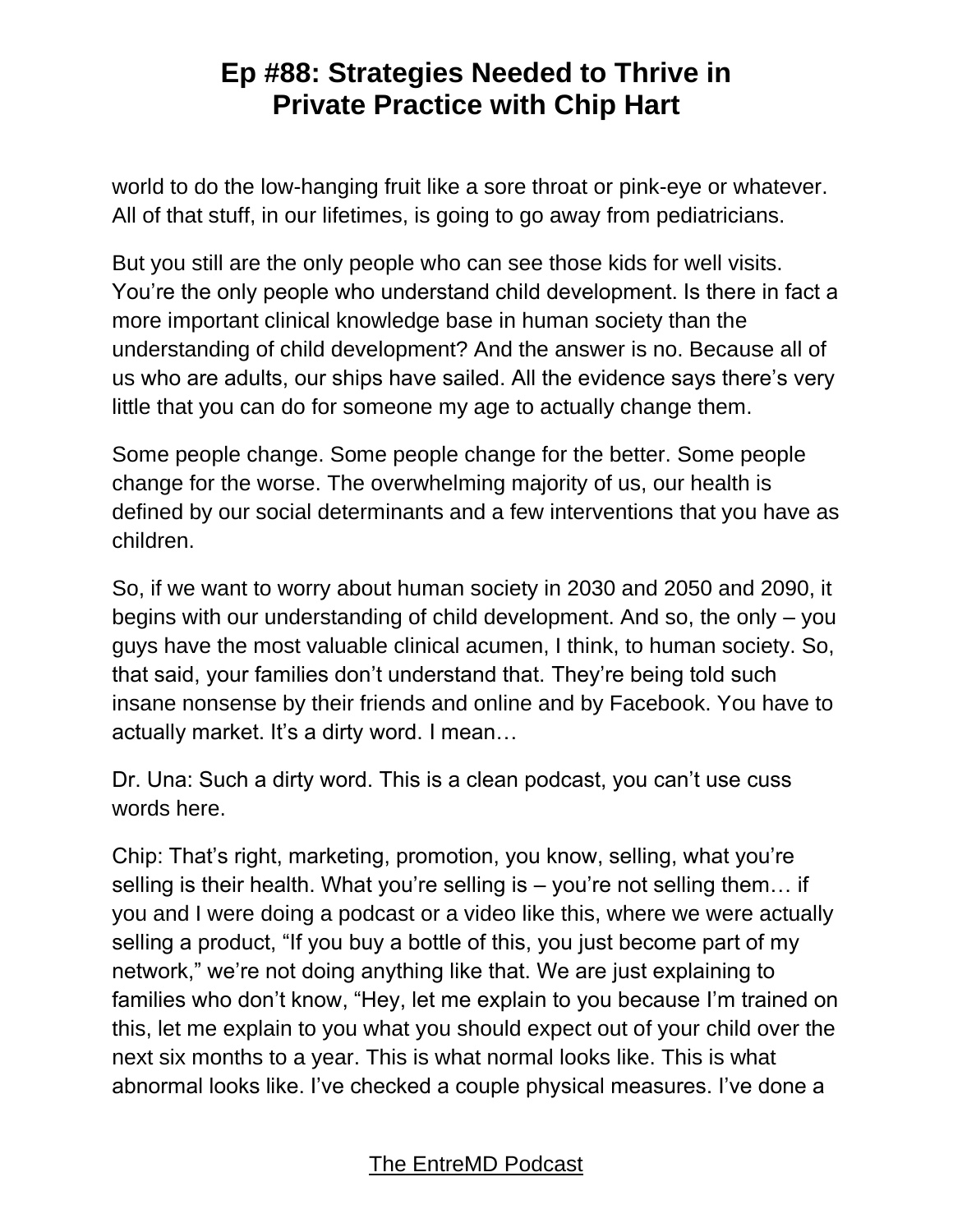little bit of testing. I would worry or concentrate about these things. I wouldn't worry and concentrate on those things." That's what you're doing.

And you know this. Your best-engaged families, regardless of their clinical circumstances, are in fact the easiest ones for you to work with. You can have the families who have incredibly dire clinical circumstances, but because they're engaged with you and the communication is two-way, it's not hard work because they trust you and it's the bidirectional interface. They actually…

Dr. Una: Says the nerd…

Chip: Yeah, says the nerd. You are having a conversation with them. Whereas the people who are like, "I don't need that M-CHAT or I don't need those immunizations…" I mean, the people who say, "I don't need immunizations," like… You're dealing with someone who says, "I believe in magic and I don't believe in science." And so, those are the people you struggle with.

And what everyone here should be doing – so, when Dr. Una and I say marketing and sales, I know a lot of people are like, "I don't want to." Let me put it in a context that will make it a little bit easier for people to consume. In 2021, you want to do your best to attract the patients who are best for you.

I'll be very acute. Let's say that in your practice you cannot handle another non-vaccinator. You don't have enough room in your schedule. You don't have enough room in your heart and your fatigue is too strong. You can't handle another person coming in and looking you in the eye and saying, "I'm not going to take those vaccines because Bill Gates is trying to inject a chip into us," when he doesn't. You can't handle it because it's not fair to your unvaccinated patients in your waiting room because they're unvaccinated because their immunodeficient or they're not yet of a certain age.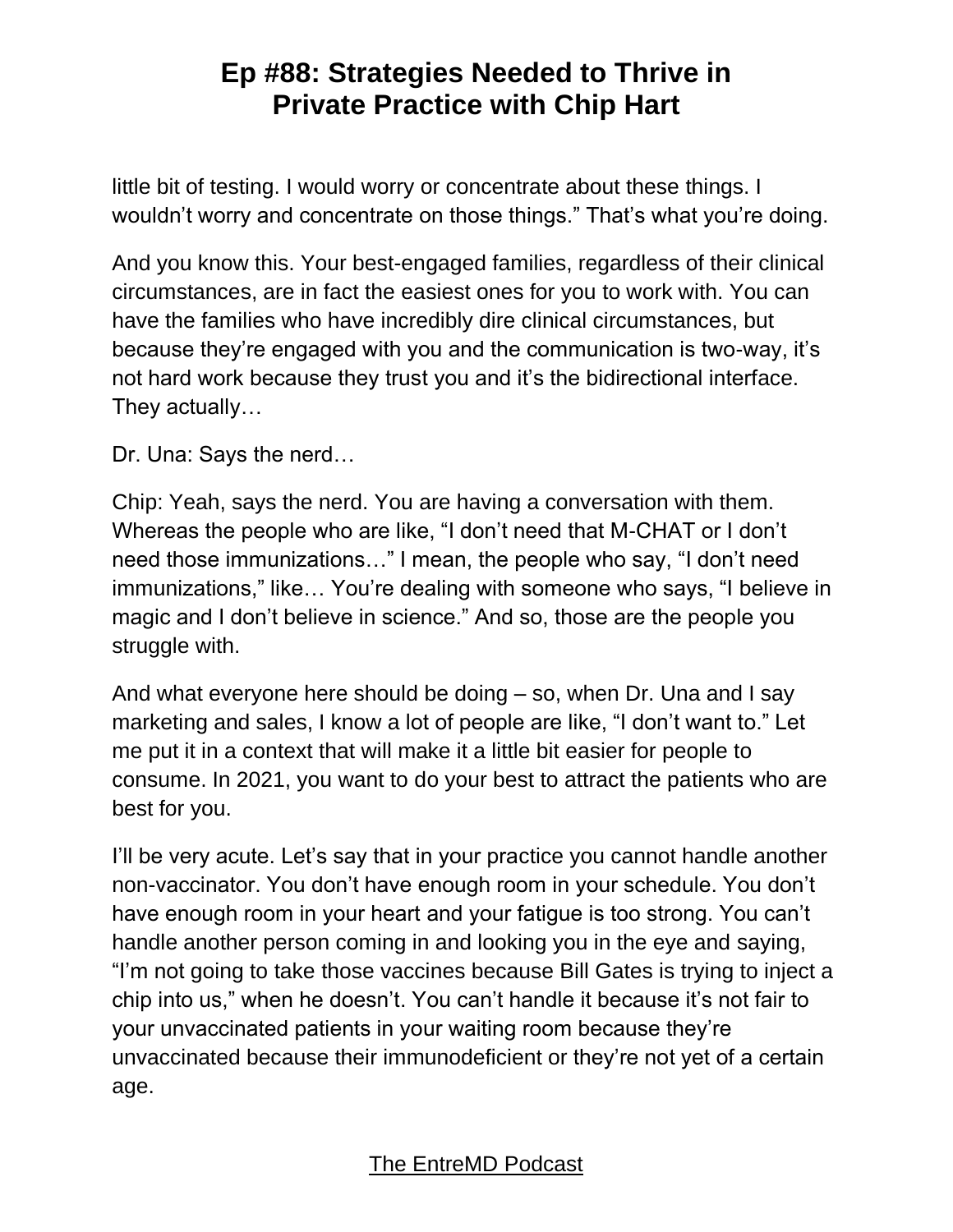Who gets affected by people who don't get measles shots? Kids under one because they haven't been vaccinated. So, let's say you can't handle that. So, why not – here's a baby step. Why not just make it known on your website and on your Facebook page that you require vaccinations in your practice?

Now, I know a lot of people do this already, but too many don't. So, what I just described to you, I'm projecting massively. This may not be your example, but think about this, or consider other options or versions of this. If you do not take non-vaccinators, why not simply just tell everybody, "I don't take non-vaccinators?" That's marketing. You just marketed. You just sold. How hard was that? And what you did is saved yourself time, you saved yourself emotional damage, you saved your staff time. And to be honest, you saved that patient and that family some time because you didn't waste their time.

No one is harmed, except an unfortunate family who didn't have the blessing of your guidance. But they will find it somewhere, I hope. Now, I just used the vaccine part. That's a fairly controversial thing.

Well, if you believe that teenage depression is an issue – and I don't know who doesn't but let's say there's a physician out there who doesn't. But if you believe that teenage depression is an issue and you believe in science and science indicates that the teen depression screening tool has clinical evidence showing that you can identify children with depression using this tool, why are you not using it?

Because there are a bunch of your listeners right now who do not use it. if you're not using it, I'm going to ask you why. But if you are using it, why would you not tell all of your families, this is what I do during these visits? Because one of the biggest reasons that people don't use it is, "Well the parents complain about having to pay for this \$10 thing because their insurance doesn't cover it."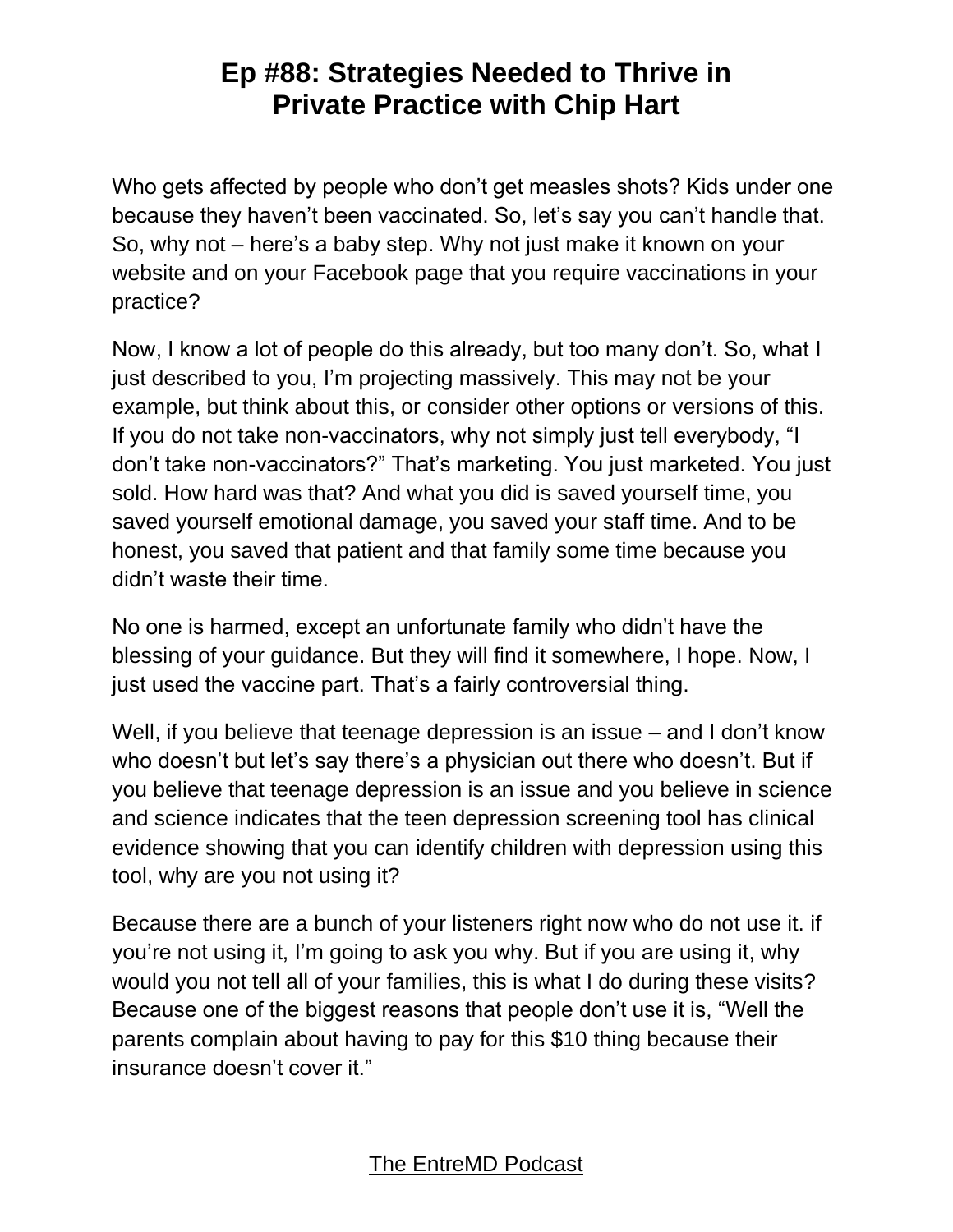Like, do you believe in it or not? Do you believe that this \$10 fee, which is what they pay for some stupid Grande at Starbucks, if they believe that that \$10 screening opportunity might not save their child's life, or certainly improve it, I mean, you should just tell people, "Then you're not a good match for my practice." And what you did right there is you sold and you marketed and did all those dirty things, and all you were doing were telling people the truth about who you are and what you find important.

When we say sales and marketing, you hear Google SEO and I'm going to have to go and do some Facebook ads. If that freaks you out, don't worry about that part. Don't do that part. Step into the part that just says, "I'm going to tell people what kind of doctor I am." So, that's my guidance there. And now, you've just got the lunatic. He came out an hour into it.

Dr. Una: No, we didn't. But it's true. And sometimes, when people are like, you know, they get scared of it or whatever. I'm like, "You're a doctor. Depending on your specialty, you do spinal taps. You do heart surgery. You put babies to sleep." You know what I mean? "You do central lines. You do really hard things. You do things that are so special that there are so many TV shows on them. People just want to watch shows on the ER. Look at what you do."

Chip: No one watches a TV show about marketing.

Dr. Una: Right, you do that. You learn to do that. So, the marketing piece, I am telling you, I've worked with people who are like, I don't even think I can own a practice. And in a pandemic, because they were willing to embrace marketing. They're willing to embrace learning something that's different and doing something that's quote unquote uncomfortable, they started with waiting lists.

Without a big base, starting off as brand-new entrepreneurs can start with a waiting list, what can you do? You already have a practice. You already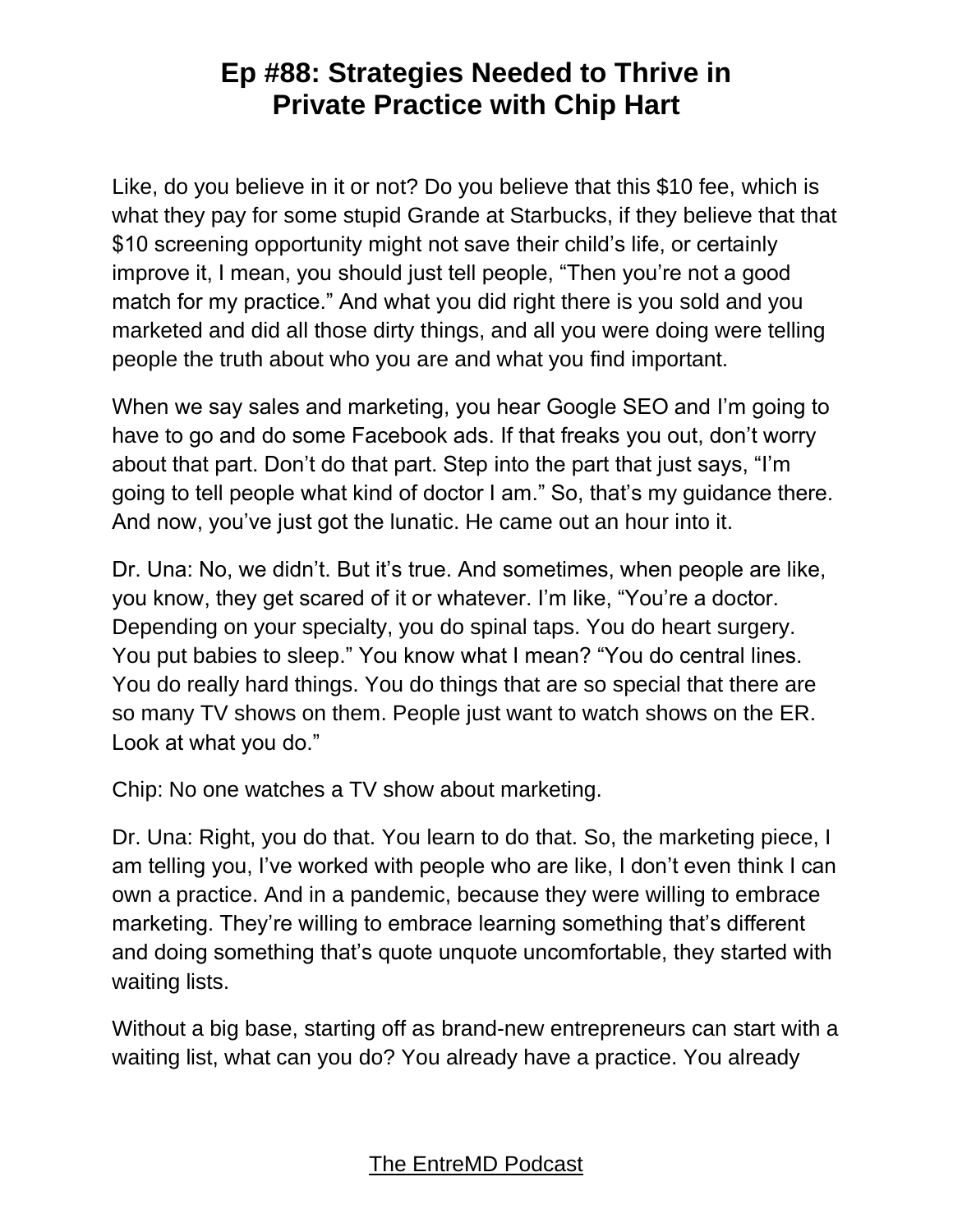have patients that love you. You already have reviews. Like, if you could embrace that, what would your practice look like?

Chip: And it's not hard.

Dr. Una: It's not hard. In 2021, the option of not embracing marketing does not exist. And the sooner we tell ourselves that, the better it will be for us.

Chip: And marketing should not be a dirty word. It should be the pathway to follow to communicate with your patients to help them Improve their lives. I mean, if you don't believe in what you're doing, then you're right, marketing can be difficult. But if you believe that you as a pediatrician actually can improve the lives of your patients, you're obligated to market. You have to tell them because right now, they are facing so much nonsense…

Dr. Una: Yes, and you're the savior.

Chip: You are the voice of reason and science. That's absolutely true. Marketing wasn't as important 20 years ago. But it's important now because your patients get so many messages and the thing that you are, quote unquote selling is the one thing that's actually proven by science and common sense to be good for them. I couldn't agree more. You absolutely have to have – you know what? You and I should invent a term besides marketing, just because I don't know what to call it.

Dr. Una: Maybe we desensitize doctors? Maybe we do that.

Chip: Your point that doctors do things routinely that have far greater consequences and are far more difficult to learn…

Dr. Una: That are life or death. If you go and do some marketing thing and it doesn't work, nobody's dying, you know what I'm saying?

Chip Nobody's dying because they clicked the wrong button on Facebook, like, "Oh, my credit card just got charged \$10 by accident."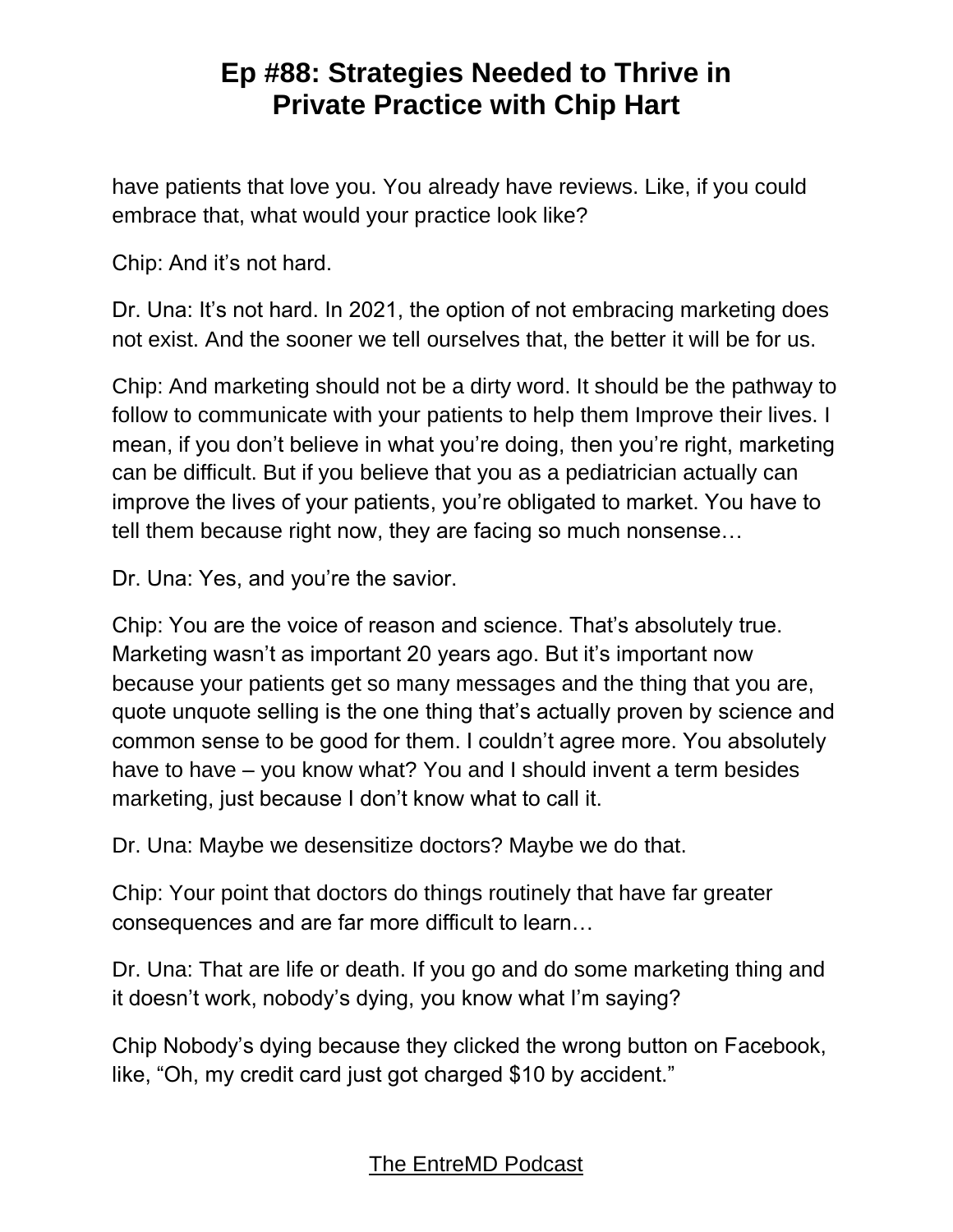Dr. Una: No, we're great at doing hard things. Chip, this was so good. So, your top three things, stop trying to get back to normal. People, please stop trying to get back to normal. The second is chance favors the prepared mind. And I mean, I think listening to this podcast episode is actually one of the best ways to prepare your mind. And I think this is one of the things that you probably want to come back to and listen and listen again. Because there's so much gold here. And the third, we're going to have to become the master of messaging and patient engagement.

And these are simple. Not easy, but they're simple. The problem with simple things is that they're easy to do, they're easy not to do. So, my challenge for everyone listening is – he didn't give seven tips. He didn't give 200 tips. He didn't give complicated stuff. He gave three things. But these are three things that, if you do them, you can come out on the other side of 2021 saying, "Oh my goodness, it was amazing." You can have that experience. So, Chip, thank you so much for doing this. I really appreciate it. Do you have one final word we can go with, some quotable quote to just take with us? I mean, you gave so much good stuff. I'm going to squeeze to see if I can get one more thing out of you.

Chip: You know, the thing is, I can never do things on demand, but I can do it when I'm talking, which is a really, really bad character trait. I will say this. I'm choosing from a couple of things I want your listeners to walk off with.

If you're listening to this right now, you are interested in improving yourself. People whose heads are in the sand, people who have given up, they do not listen to Dr. Una. So, I don't have to necessarily say something inspirational. I'm not going to say something that suddenly turns on the lightbulb, "Oh my gosh, I've listened to 40 of Una's events or things and I didn't get it until episode…" that's not true. That's not going to happen.

What I will say is this instead. The fact that you haven't given up, the fact that you're still trying, the fact that you're still interested in improving, and most importantly the fact that you are still helping patients in our